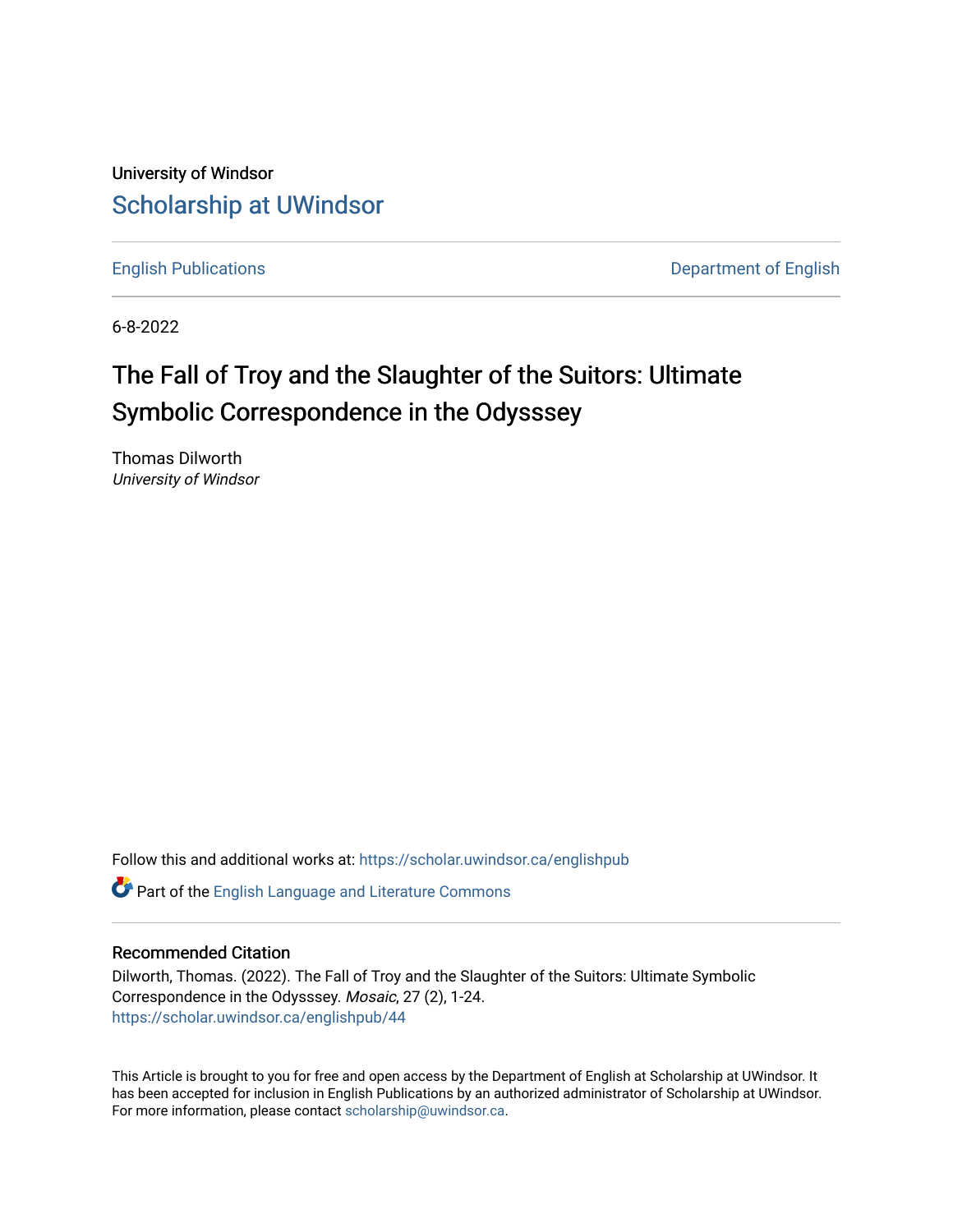# **The Fall of Troy and the Slaughter of the Suitors: Ultimate Symbolic Correspondence in the** *Odysssey<sup>1</sup>*

#### **Thomas Dilworth**

#### **Abstract**

The slaughter of the suitors in the *Odysssey* corresponds symbolically but antithetically to the fall of Troy. The correspondence implies an emotional dynamics in Homer and his audiences for which cultural anthropologists provide verification. As these dynamics imply, the recitation of the *Odysssey* achieved psychological reparation.

When Greek children of the 9th century BC played "Greeks and Trojans," who were the good guys and who the bad? The terms of the question are anachronistic in various ways and need qualification, but the question is nevertheless fascinating. What prompts it is a new understanding of the emotional dynamics of the *Odysssey* that emerges from an analysis of its form. The heart of this analysis is recognition of symbolic correspondence between the fall of Troy and Odysseus's slaughter of the suitors. The correspondence is supported by, and prompts new explanations for, problematic passages and thematic relationships that have long concerned commentators. My interpretation suggests what in any case seems reasonable, that the *Odysssey* was strongly influenced in its composition and initial reception by response to the fall of Troy among Homere's contemporaries

In considering this response I will make psychological claims that expand conventional reader-response theory by enlisting cultural anthropology to evaluate evidence spanning centuries of social change. My wide-ranging speculation is New Historicist in regarding the form of the *Odysssey* as evidence of contemporary attitudes toward the sacking of Troy. But my analysis is anything but New Historicist in that I assume basic psychological commonality and emotional dynamics constitutive of human nature and basic to the continuity between ancient

<sup>1</sup> Originally published in *Mosaic* 27: 2 (June 1994), 1-24. Slightly revised here, published online with permission of the *Mosaic.*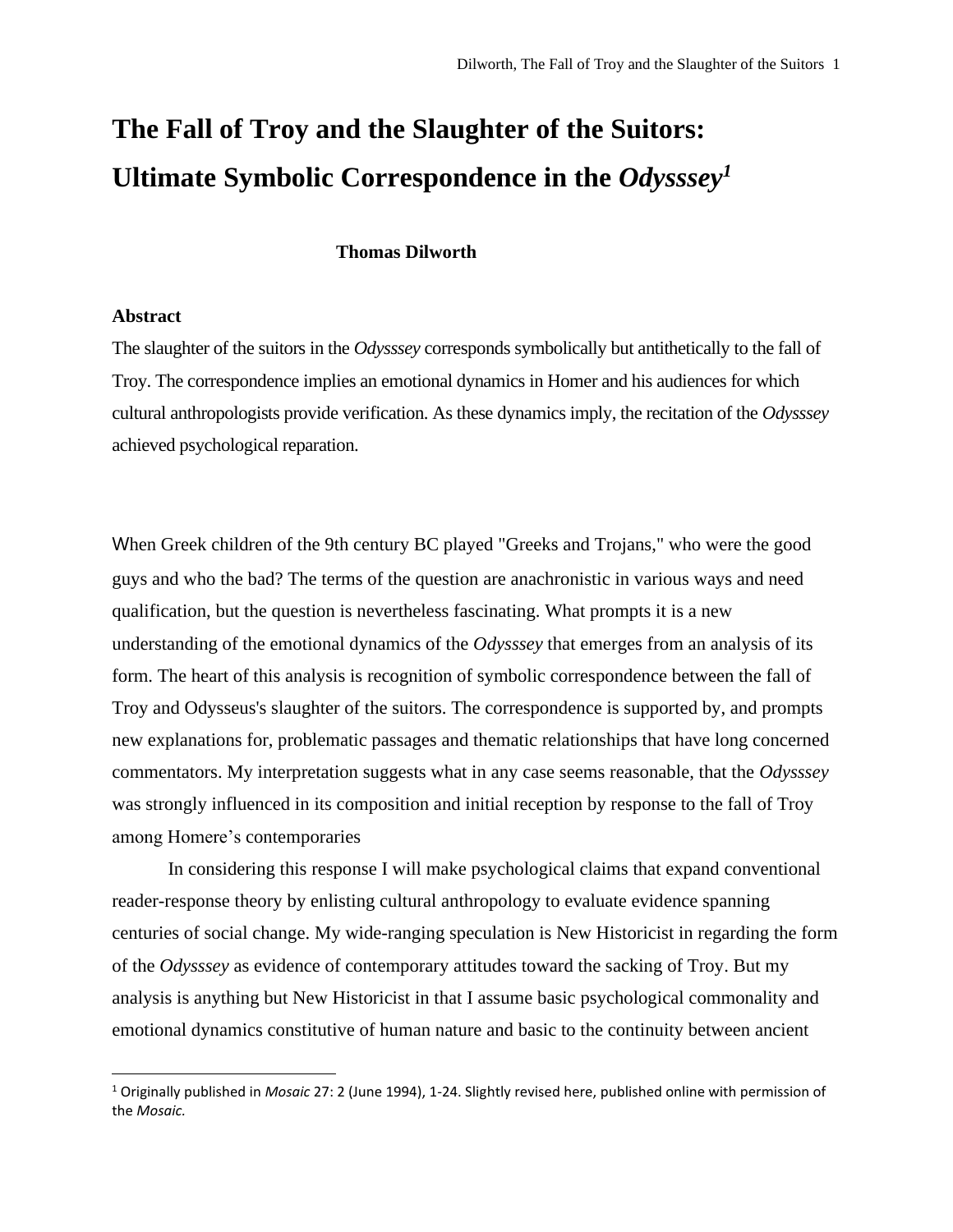and modern people, i.e., between Homeric and later audiences. This continuity is attested by the enduring popularity of the Homeric epics.. In the *Odysssey*, problematic passages and thematic parallels to the fall of Troy suggest that those who composed and first listened to the epic felt guilty over the victory of their not-so-distant ancestors, which is the flip-side to their undeniable feelings of sympathy for the Trojans as protectors of home and family. In the context of this guilt, which is probably conscious as well as unconscious, the climactic action of the epics has profound emotional significance. The content of the *Odysssey* was received, not invented, bit that hardly precludes freedom to choose, arrange and embellish. The result of such 'authoring' is a form that transcends its epic matrix to apply to the over-all story of the fall of Troy. This essasy is not about the *Odysssey*; it is about the effect of the *Odysssey* on the story it only partly contains but which is understood and already known by any listener to either Homeric epic. The slaughter of the suitors is symbolic reparation for the sacking of Troy—a reparation in which Odysseus symbolically becomes, in his bloody defense of home and family, a last, now victorious, as it were, Trojan.

To recognize this involves the exercise of reader-response theory—or, here, listenerresponse theory—across a vast expanse of time and differing cultures. At such distance, there are obvious dangers of projection--what Edward Said would call imaginative colonization of otherness. We may, however, be able to surmise the response of the Homeric audience to the epic and to the oral tradition that was, and to a significant degree remains, its context. The reason for thinking this possible is that, despite great cultural diversity, human beings are fundamentally the same. To say so is, of course, to fly in the face of now declining relativist theory, which holds that all "regimens of truth" are based on nothing more enduring than social consensus. Foucault, the chief spokesman for radical relativism, proclaims that any axiomatic system is arbitrary. Such exclusive localization of values has been challenged, however, by researchers from various disciplines. For example, G. P. Murdock and Alexander Argyros argue convincingly for basic cultural universality and maintain that cultural differences are noticeable only because they figure against a larger ground of common culture. Underlying this cultural ground are physical, biological and familial relationships that do not differ fundamentally between peoples of varying cultures. Recent brain-hemispheric studies in twenty-first century neuropsychology confirm this. These relationships, particularly the biological and generational (adult-child and sibling), inform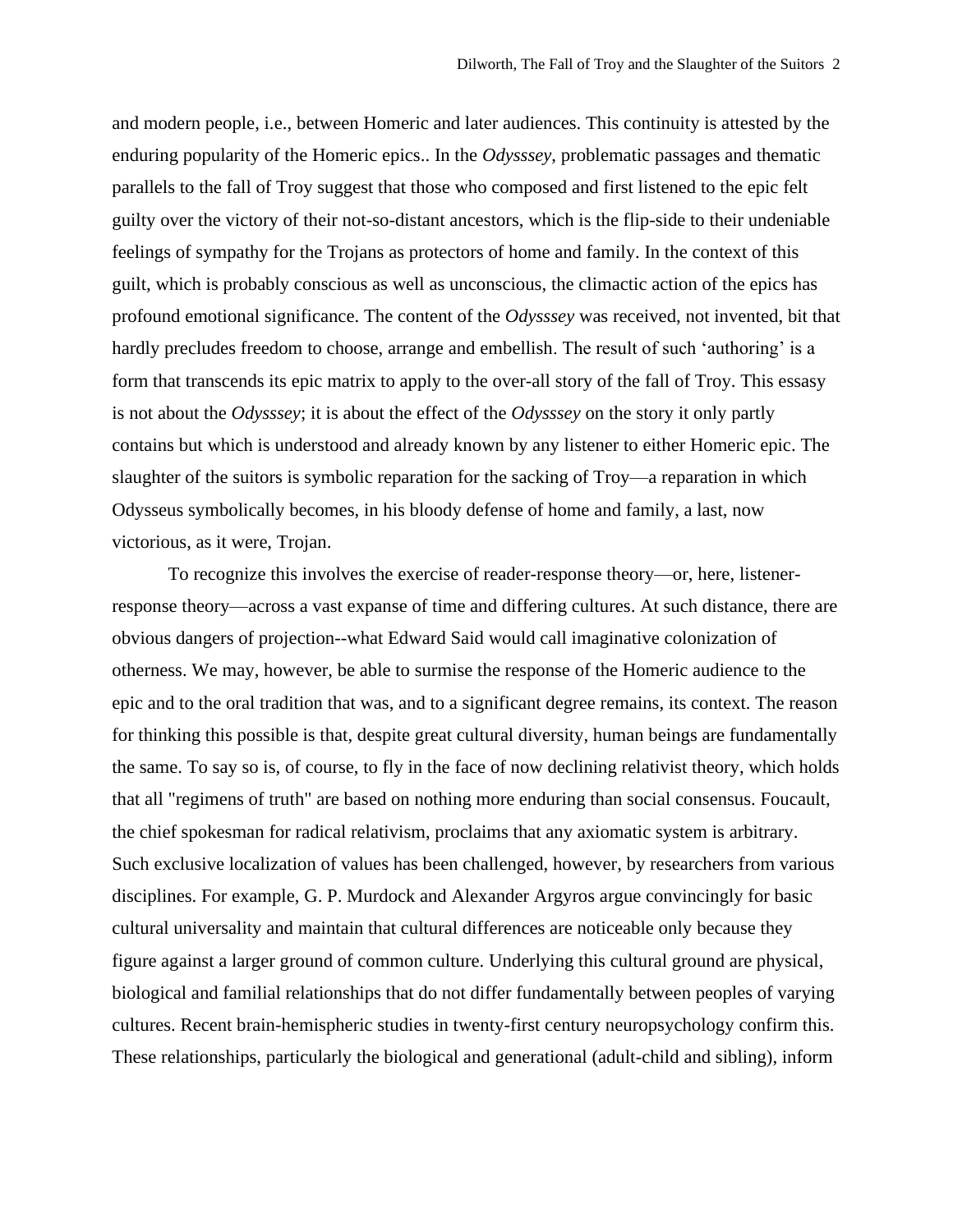basic psychodynamics. Whether innate or determined by these relationships, human psychodynamics seems basically the same throughout history and across cultures.

Freud, Jung, and most psychologists since, have held this to be true, and the enduring, widespread popularity of the Homeric epics seems to attest to it. Basic sameness allows for considerable difference, however. We should not, for example, confuse the values of Homer and his initial audiences with our own, or even with the values of later Greeks such as Aeschylus or Plato. But commonality of fundamental human psychology throughout history and across cultures ensures underlying continuity between Homer's contemporaries, their immediate descendants, and ourselves. This continuity endures even if it is, on their part or ours, largely unconscious and even though, as cultural anthropologists have shown, ancient Greeks encoded their values in forms foreign to us.

The textual correspondence between the fall of Troy and the slaughter of the suitors rests on Odysseus being the person most responsible for victory over enemies at Troy and Ithaca. That might seem to align the Trojans with the suitors, except the former are defenders of home and the latter home-invaders. The correspondence is dual: between Odysseus and the Trojans and between the suitors and the (other) Greeks attacking Troy. So circumstantial affinities between the two situations suggest the correspondences. There are, furthermore, other parallels throughout the epic which many commentators have noticed and which take on new and increased significance when seen as contributory to the dual correspondences. These parallels involve, as we shall see, Odysseus's disguises, his resemblance to Menelaus, and similarities between Helen and Penelope.

The large correspondence and the contributory parallels are all present in the text regardless of whether they first emerged in early oral formulation or in later oral or written elaboration. It is impossible to determine the degree to which the final form of the *Odyssey* may be ascribed to tradition, to a series of poets, to a single poet--a hom-eros, "he who fits together"- or to a redactor who fine-tuned the epic. The question of origins should be considered, however, because notions about origins have inhibited interpretation. Many readers convinced of the oral composition of the epics in a process described by Milman Parry and Albert Lord assume that the *Odyssey* is archaic and, compared to works composed by writing, inartistic. When the epic was composed and performed, however, the faculty of memory was far more powerful than in predominantly literate cultures and so, consequently, was the creative capacity of oral poets and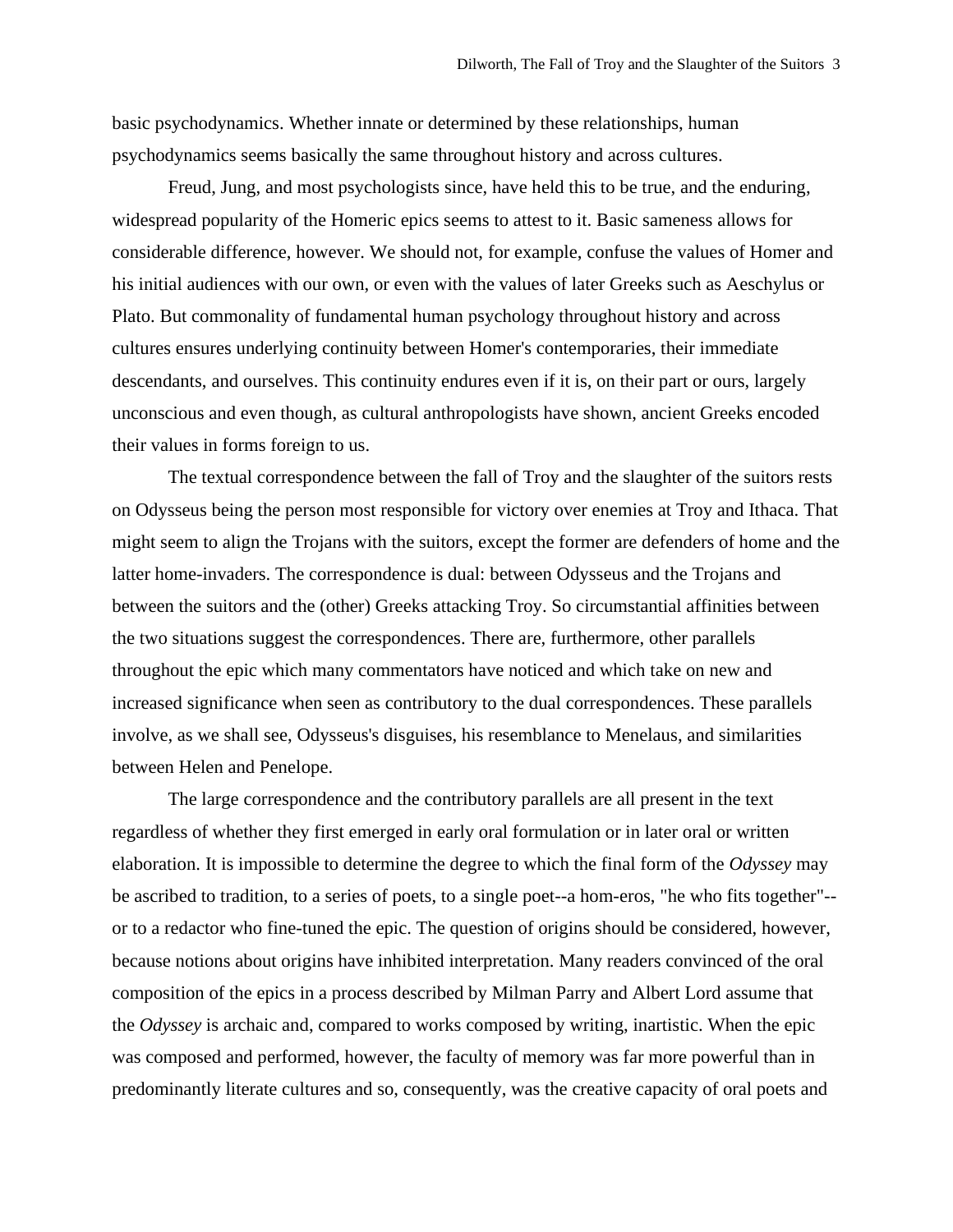the appreciative capacity of their listeners. Moreover, since literacy had not narrowed reasoning (by making the left hemisphere of the brain dominant), awareness of the whole context (which belongs to the right hemisphere) was alert to overall form—a circumstance that ended with literacy. It is precisely the formal sophistication of the Homeric epics, and especially the *Odyssey* (Kullmann 35), that prompts the German neoanalysts to see in them deliberate written form rather than solely what they assume to be the less significant improvisational form of oral composition. Writing was a factor in Greece before the Homeric epics reached their final form- but we are concerned with overall form, not the means by which it was achieved. We need not and should not allow assumptions about origins to limit expectations about form and its meaning. Quite the contrary: preliteracy means greater sensitivity to the informing of the whole, which in this case is not the individual epic but the story of which it is a part.

Within the epic and in the larger tradition it evokes, the correspondence between the fall of Troy and the slaughter of the suitors is huge in scale. Yet it has gone unnoticed for various reasons, one being the breadth of the correspondence. It is almost too big to see. Another is that the correspondence is an expression largely of form and is not explicitly stated in speech or narrative. Furthermore, the form that implies the correspondence is not that of either the *Iliad* or the *Odyssey* alone or of both taken together but of the story behind the epics as it is remembered and evoked in the *Odyssey*.

The fall of Troy does not, of course, occur in the primary narrative of either Homeric epic, yet it is the climax of the principal story behind them. While aesthetically separate from this larger, unwritten story, the epics are not autonomous in meaning. If they were, the presumed knowledge of the audience would not, for example, have freed the *Iliad* from having to narrate the outcome of the Trojan war. Neither Homer nor his audience could have imaginatively divorced the epics from the oral tradition with which they initially coexisted.

An important narrative accomplishment of the *Odysssey* is, moreover, its presentation of the Trojan War. Although not part of the primary narration, the war has its elaborate anamnesis, or re-calling, in the third and fourth books of the epic through the talk of Nestor, Menelaus and Helen and later, in the eighth book, through the singing of the Phaeacian bard. As William Thalmann puts it, "the *Odysssey* looks back even as its narrative goes forward" gathering "into itself stories from all stages of the Trojan War." The war is recalled so frequently and with such insistence throughout the *Odysssey* that the reader ought to wonder why. As far as I am aware,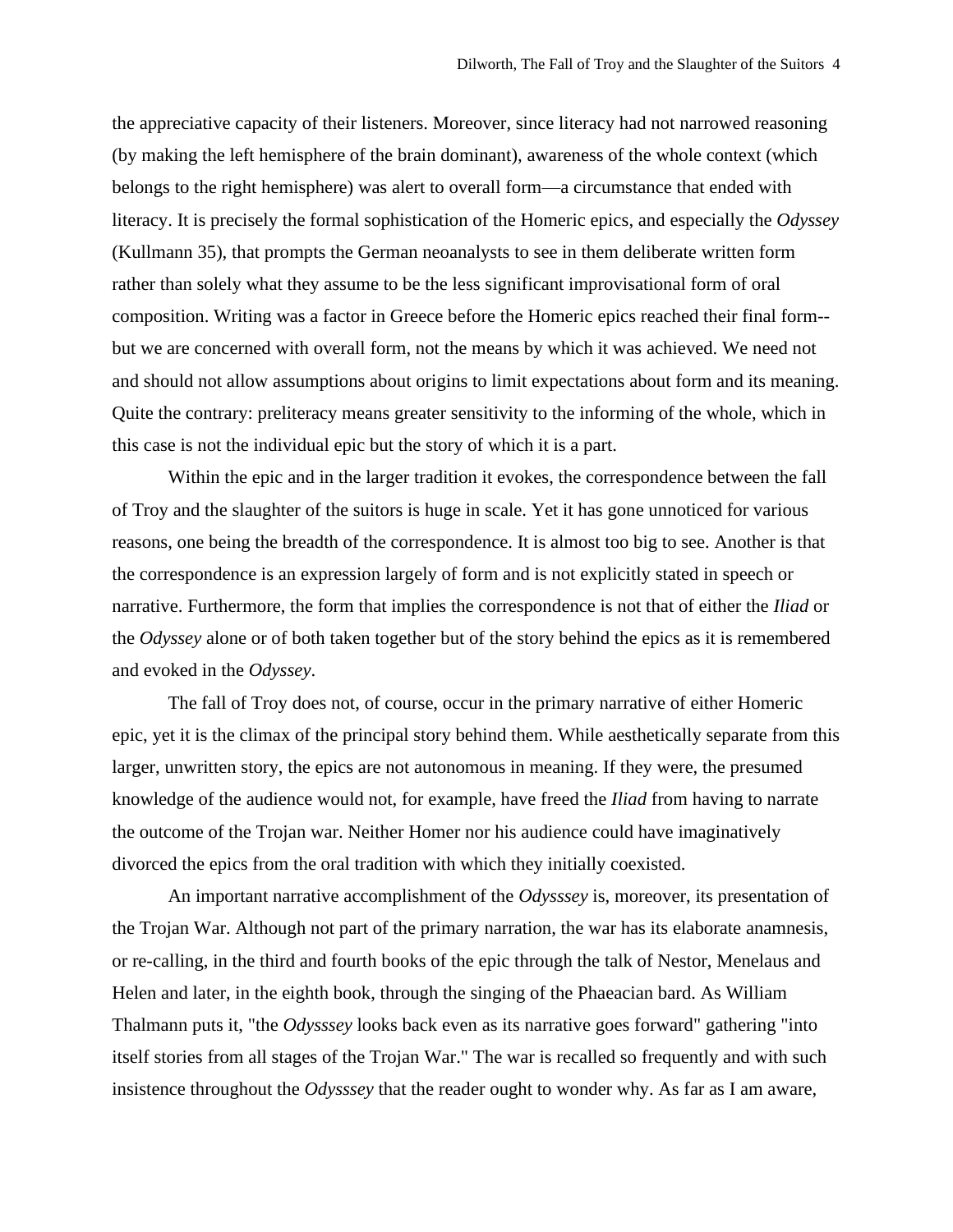only Thalmann does, but he ventures an uncharacteristically weak explanation: that the *Odysssey* recalls the fall of Troy in order to present "its subject as somehow more vital" (170). Others, who do not regard the matter as problematic, may assume that intrinsic interest and the importance of the war for Odysseus are justification enough. It is an assumption, however, that demonstrates low expectations of the epic as a work of art. Odysseus's aggression at Troy preoccupies the start of the epic; his violent defense in Ithaca dominates its conclusion. They resonate with each other across the length of the *Odysssey* and of the chronology underlying it.

Commentators may also have failed to notice the correspondence because the violent events at Troy and Ithaca are, in many respects, antithetical. At Troy, for example, the defenders are defeated; in Ithaca the defenders (i.e., Odysseus and his family) are victorious. In the *Odysssey*, however, antithesis does not diminish the likelihood of a correspondence. An example of antithetical correspondence often cited by interpreters is that between the homecomings of Agamemnon and Odysseus--the first a return to treacherous Clytemnestra, the second to her cousin faithful Penelope. Another example, which permeates much of the epic, is the broad correspondence between the Telemacheia and the experiences that Odysseus recounts, especially his visit to Hades in Book 11. Both Telemachus and his father travel. The son is safe in the places he visits; the father is not. The son listens; the father acts. During his visits to acquaintances of his father, the son experiences safe, orderly domestic culture and learns about heroic life. Visiting former acquaintances in Hades, Odysseus--like his son, in quest of information--encounters some of those whom Telemachus heard about and learns the dreadful metaphysical limits of heroic egoism.

Antithetical correspondences are characteristic of Homeric epic. Thalmann calls them "corresponding opposites" and gives as an example the Phaeacians and Cyclopses--types respectively of extreme civilization and extreme savagery, yet near neighbors once and both descended from Poseidon (1-2). Antithetical correspondences create what Thalmann calls "symmetries" that are often paradoxical and reflect the geometric age in which the Homeric epics were written, an age of which "the basic principles...are similarity and antithesis" (2, 32). The differences are often more apparent than the similarities, and usually the correspondence is not rhetorically announced or explained. They are achieved merely by placement, a method syntactically evident in parataxis, or "fitting together," whereby clauses in a sentence are not logically subordinate but coordinate. They are merely "strung together," as Aristotle puts it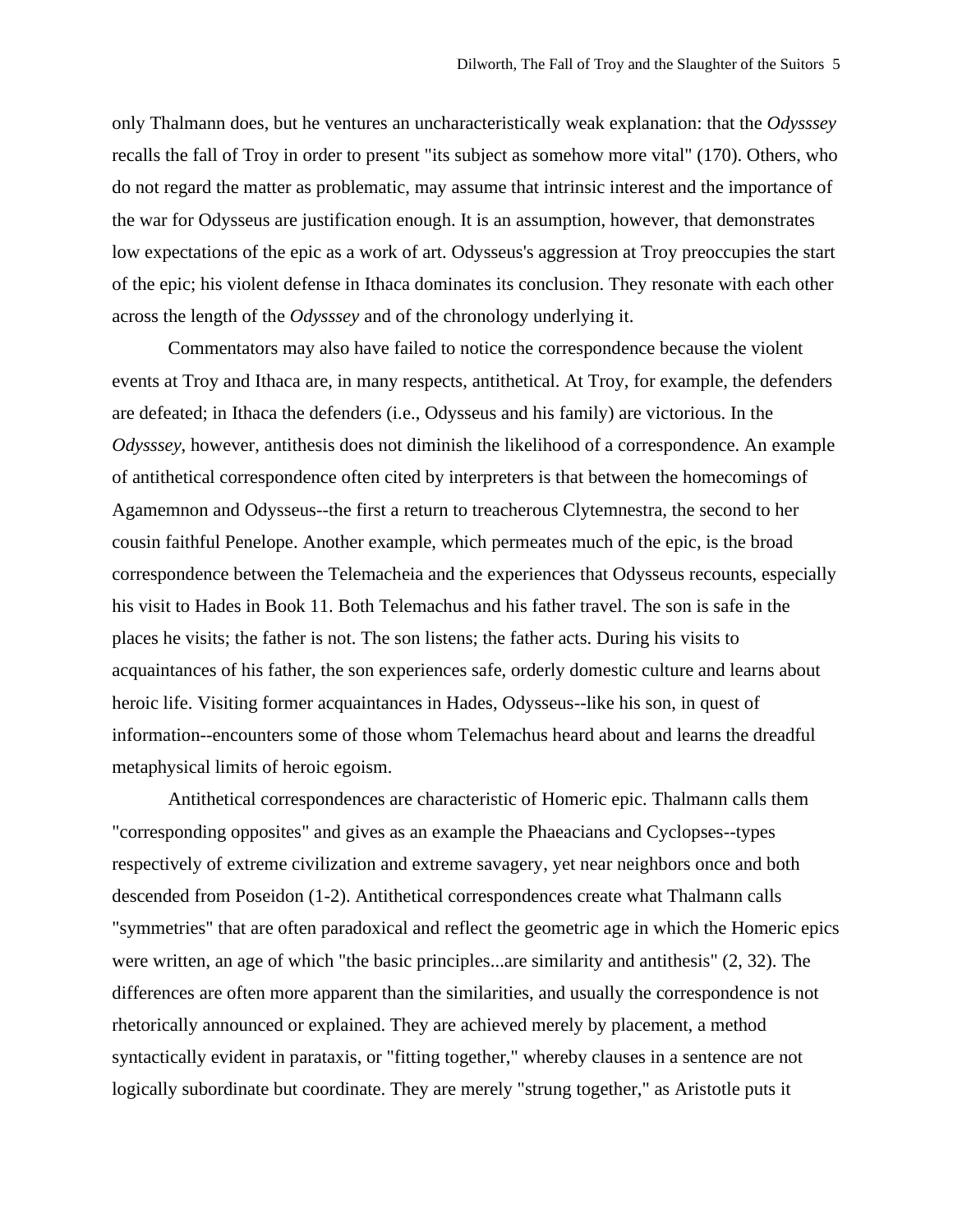(Rhetoric 3.9, 1409a 27-37), in contrast to the "knit together" style of later, classical literature. Some classicists regard the paratactic style and its larger formal expression as rambling, formless and incoherent, but where correspondence occurs, it is wise to look for significance. In modern times, the artistic potential of paratactic form has been demonstrated in the juxtaposition of apparent dissimilarities by John Donne and other English Metaphysical poets of the Renaissance and by the Modernist writers of the 20th century. Authorial refusal to explain correspondences reflects trust in the interpretive powers of the audience, who are expected to respond virtually as co-creators of the work.

Chief among the dissimilarities that may obscure the correspondence between the fall of Troy and the slaughter of the suitors is Odysseus's seeming to be an aggressor in Ithaca, unlike the Trojans who were defenders. Yet to regard Odysseus as an aggressor is like considering Hector an aggressor instead of a defender when he emerges from the walls of Troy to attack the Achaean force. The tactic is certainly aggressive but within a larger strategy of defense. In Ithaca, Odysseus is the defender, the suitors the aggressors.

Moreover, the violence of Odysseus there is as desperately defensive as that of the Trojans. He protects not only his property, which the suitors have been devouring for years, but his life and that of his son. In a moment frozen in narrative time for ten of the epic's twenty-four books, a group of suitors waits in ambush to kill Telemachus. And one of the suitors makes it clear that if Telemachus's father were to return, he would be killed: "If Odysseus of Ithaca himself surprised us feasting in his palace and were bent on thrusting us out again, his wife would have little joy at his homecoming...no, there and then he would meet an ignominious end if he took up arms against such odds" (2: 245-52). Other than ceasing to be himself by relinquishing his property, Odysseus has no choice but to kill all the suitors. In Ithaca, Odysseus resembles Hector as chief defender of Troy.

At Troy, Achaeans had sacked a city-kingdom; in Ithaca, the next generation of Achaeans are gradually sacking another city-kingdom. Odysseus's palace is not exactly under siege, for there has been no possibility of active resistance. Nevertheless, the presence of the suitors has been prolonged, as in a siege, though without delay of gratification. From the start and for three years now, they have continually been sacking the palace by consuming the wealth of its prince in uninterrupted feasting. The parallel with the Achaeans laying siege to Troy is closer than may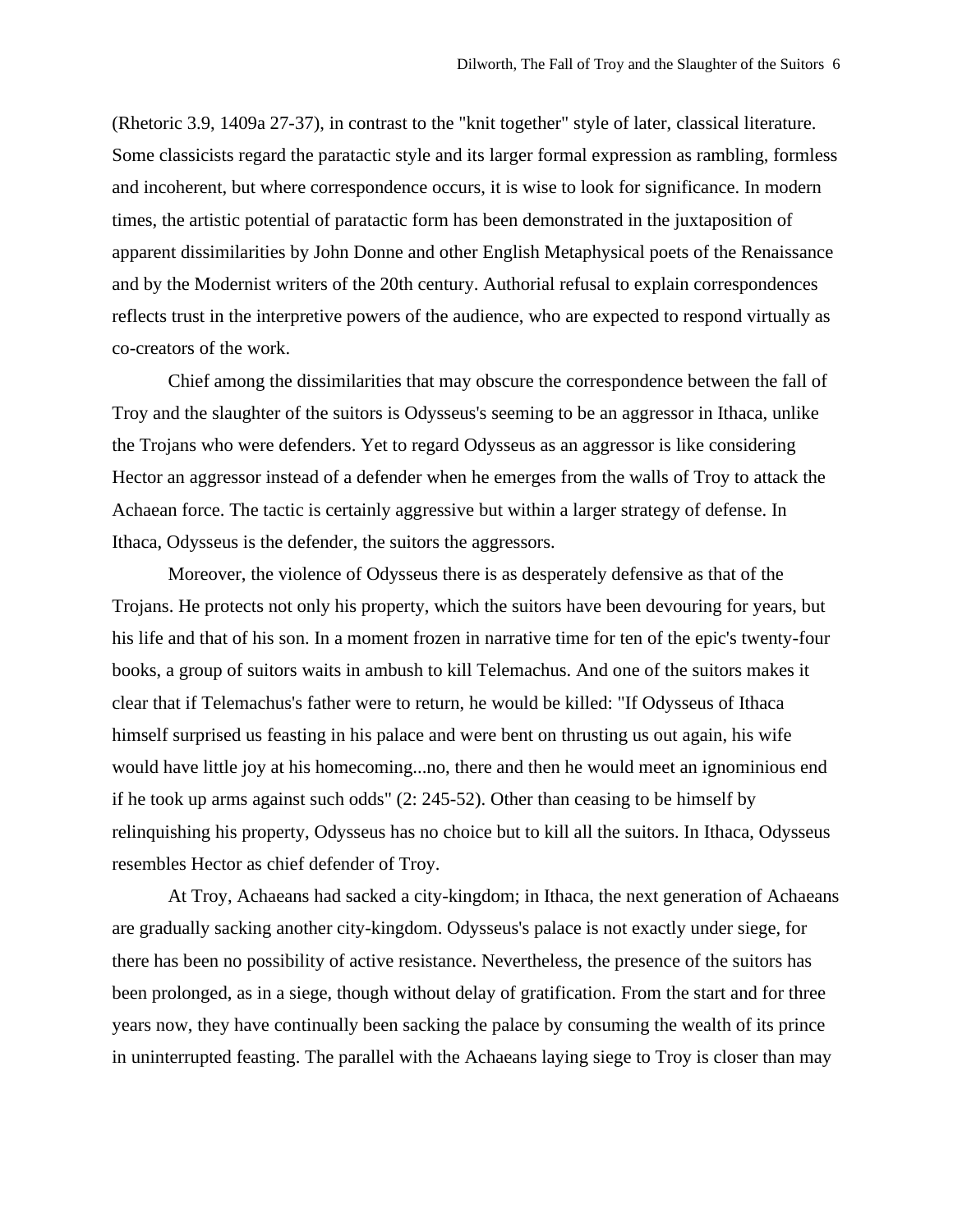at first appear. Like the Ithacan palace, Troy did not really fall all at once. The lands upon which the city largely depended for sustenance had been under prolonged enemy occupation.

Legendary pretexts aside, such as retrieving a run-away wife or courting a wealthy widow, Troy and Ithaca were both wealthy city-kingdoms, both strategically important. Troy dominated the eastern Aegean and controlled the entrance to the Black Sea. As J. V. Lace points out, Ithaca commanded the entrance to the Gulf of Corinth so that a strong Ithacan king could dominate traffic along the Acarnanian coast, between the archipelago of islands to the east, and across to southern Italy and Sicily (142).

In recounting her memories of Troy to Telemachus, Helen emphasizes circumstantial resemblance between Troy then and Ithaca now. Recalling the first visit of Odysseus to Troy, she remembers, "he disfigured himself with ignominious stripes, threw dismal wrappings over his shoulders, and disguised as a beggar passed into the city of the Trojans" (4: 246-49). This disguise is identical to that in which he enters his palace in Ithaca in Book 17.

The two locations are further associated by a parallel between the women chiefly associated with them. Although Helen and Penelope are cousins, their relationship is not so much genetic as symbolic. The parallel is elaborate, detailed and, as Lattimore says, present in the epic from Helen's first appearance (100), but it has been problematic. Sheila Murnaghan writes that "it is hard to see how" these women "could be at all comparable" (41-42), and attempts to understand their relationship have been inadequate. Some see it as introducing the possibility of Penelope betraying Odysseus through seduction by other men (Zeitlin 206; Katz 55). Such a reading is unconvincing because the audience already knows that Penelope will be faithful and because Helen's situation in the correspondence is post-seductive. F. Klinger sees the correspondence as simply clarifying the contrast between the unfaithful woman who initiated the Trojan calamity and the faithful woman "who preserves the home for her husband" (79). If we were to accept this explanation as adequate, we would be faced with a discrepancy between the amount of detailed narrative devoted to the parallel and its negligible significance.

The main purpose of the parallel between Helen and Penelope is to intensify the correspondence between Troy and Ithaca. Helen's account of Odysseus's visit to Troy suggests that as Helen was then, Penelope is now. "Before he returned to the Argive camp," says Helen, Odysseus's "long sharp sword had killed many Trojans.... Then the other women of Troy made loud lament but my own heart was filled with joy, because my desire had turned by now to going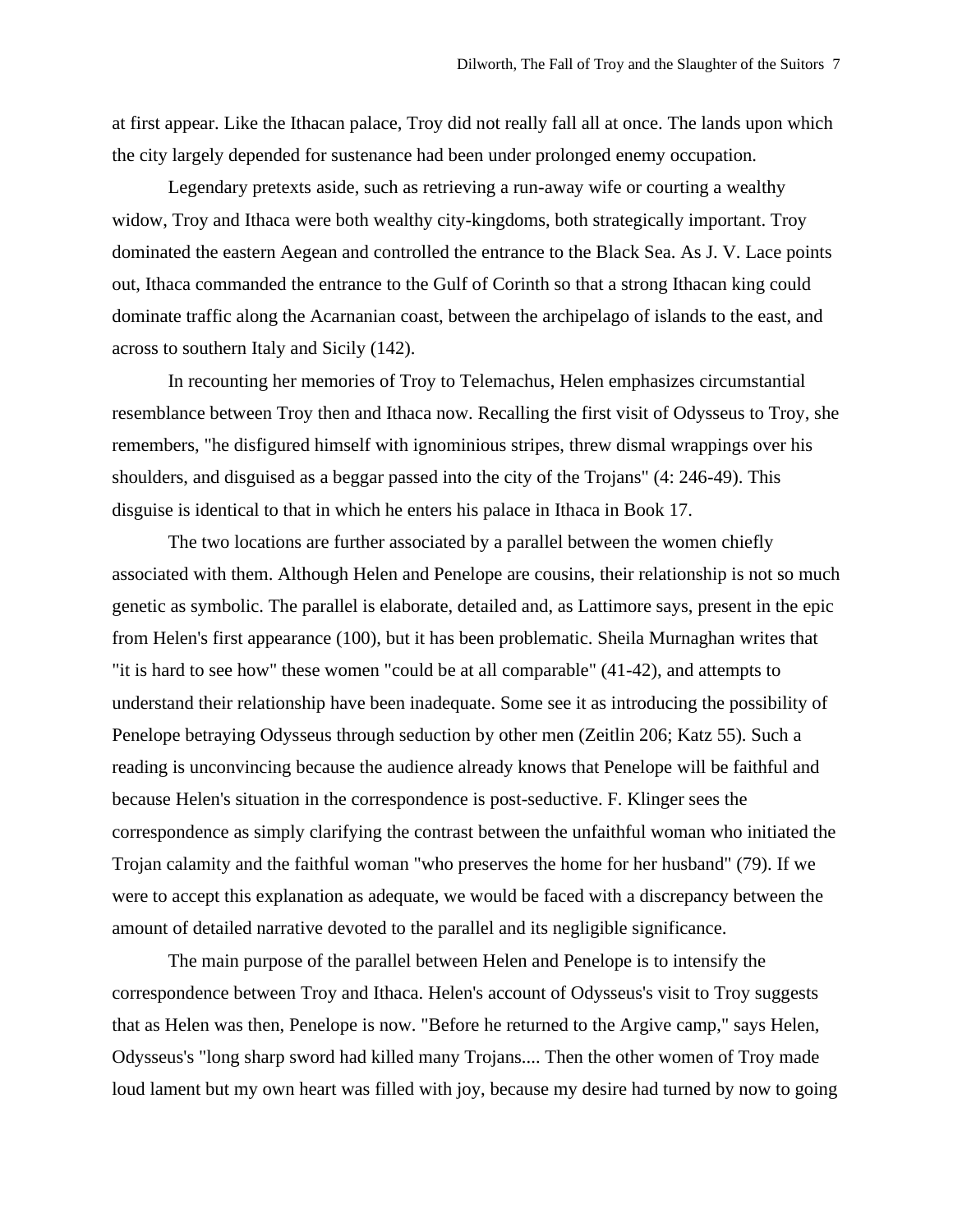back home again" (4: 255-60). Whether or not we believe this late attestation made in the presence of Menelaus, it establishes the possibility that, at least at the time of Odysseus's visit, Helen wanted rescuing. Because of her change of heart--true then or pretended now--the war acquires in retrospect the character of a rescue mission. It was Odysseus who came to her rescue when he returned in his second, more elaborate disguise, the Trojan horse. While Helen claims to have wanted rescuing, Penelope in Ithaca undoubtedly does. Besieged by unwanted suitors, she is isolated--without Odysseus's mother (dead) and father (in Lear-like reclusion) and with tension growing between herself and her son. Odysseus comes to her rescue as he had rescued Helen.

A further aspect of the parallel between the two women--and one which undermines Helen's claim of having desired rescue--concerns Helen's having gone round the wooden horse calling in turn each of the Achaean chieftains while imitating the voice of his wife. She does this in order to trick them into replying and revealing their hidden presence. Murnaghan incorporates this into the parallel with Penelope by seeing it as an indication of the threat to Odysseus that might be posed by Penelope's recognizing him (121). Yet the principal aspect to the correspondence is, I think, the depth of suffering of the hearers. Owing to the telephone and the speed of contemporary transportation, few readers now can adequately appreciate the compelling power for soldiers absent from home for nine years of the voice of a woman speaking their language as only a native can. Late in life the modern poet David Jones recalled that after being wounded at the Somme he was wakened by a nurse speaking to him in English. Her voice seemed to him "a physical touch" and "left an indelible mark" (175). That was after seven months away from home. The Achaeans in the belly of the horse have been away for ten years. The experience of hearing the voice of a beloved wife from whom each has been long absent has its parallel at Ithaca in Odysseus's presence in the palace, where he can hear and see Penelope, to whom he dare not reveal himself while the suitors are present. The emotional effect on him of such prolonged proximity to his wife is, like the attraction of Nausicaa earlier, undisclosed and left to the reader to surmise. Experiencing Penelope's presence has affinity for him with his listening to sirens while bound to the mast--only now his restraint is internal. This aspect of the correspondence between Helen and Penelope contains its own element of antithesis. Odysseus now is as the Achaeans were in the belly of the wooden horse--which adds counter-tension to the resemblance of Odysseus to the Trojans. Nevertheless, the correspondence between Troy and Ithaca is strengthened.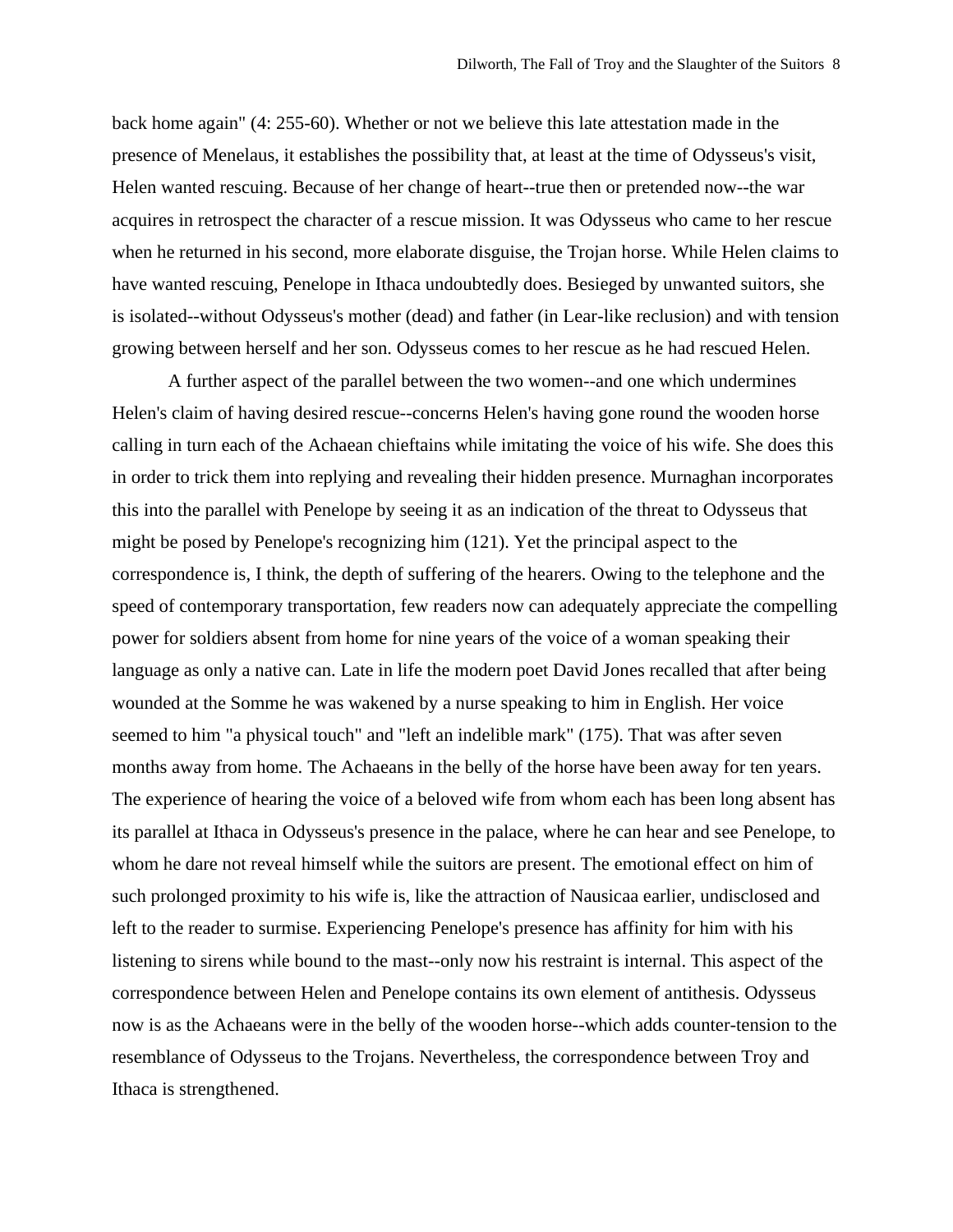Penelope's bed trick is another aspect of her affinity with Helen. Whoever wants admission to Penelope's bed must have the secret knowledge that only Odysseus possesses, that the bed is unmovably rooted in the ground. By insisting on this information she can counter the subtle deceit of a stranger disguised as Odysseus. An important aspect of the bed trick is Penelope's motivation, which is to avoid Helen's fate. "Deep in my heart," she says,

I always have had misgivings that some strange man might come and beguile me with his words; schemers of dark designs are many. There was Argive Helen, child of Zeus; never would she have lain with a foreign lover if she had but known that the warrior sons of the Achaeans were to carry her back again to her own land. But the god impelled her to do the shameless deed; not till then did her mind conceive the fatal folly that was the beginning of distress not only for her but for us also. (23: 215-24)

The comparison is strained to say the least. Penelope equates what would be her factual error to Helen's wilful choice or (there are two explanations here) to the collapse of Helen's will before that of "the god." The logically shaky analogy can only be intended to secure, through the parallel of Helen and Penelope, the large correspondence between Troy and Ithaca.

Odysseus's entrance to Penelope's bed results in sexual intercourse. This conquest, too, may have some, albeit antithetical, resonance with the fall of Troy, which involved the rape of the Trojan women. Moreover, ancient cities, like the tutelar goddesses with whom they typologically corresponded, were female. City gates were vulval. The defeat of Troy was civic rape. Long ago, W. F. Jackson Knight saw "the maidenhood of city goddesses" as "in some magical sympathy with the unbroken defense of a city" and recalled the Trojan woman "releasing her girdle of maidenhood...when the sacred wall of Troy, also called by the same name...was 'released' or broken to admit the wooden horse" (236-37). Recent scholarship endorses this view (Scully 13). The antithesis of rape, consensual marital intercourse adds to the significant differences between events at Troy and Ithaca.

The parallel between Penelope and Helen is initially suggested in Book 4 by the resemblance between their husbands. Each is greatly delayed in returning home from Troy, Menelaus for seven years, Odysseus for ten. Menelaus's wrestling of information from Proteus is, as many have noted, a typically Odyssean adventure--as though part of the folklore belonging to Odysseus had been transferred to Menelaus. In fact, the episode has some affinity with Odysseus's meeting with Tiresias in Hades. But the chief parallel between Menelaus and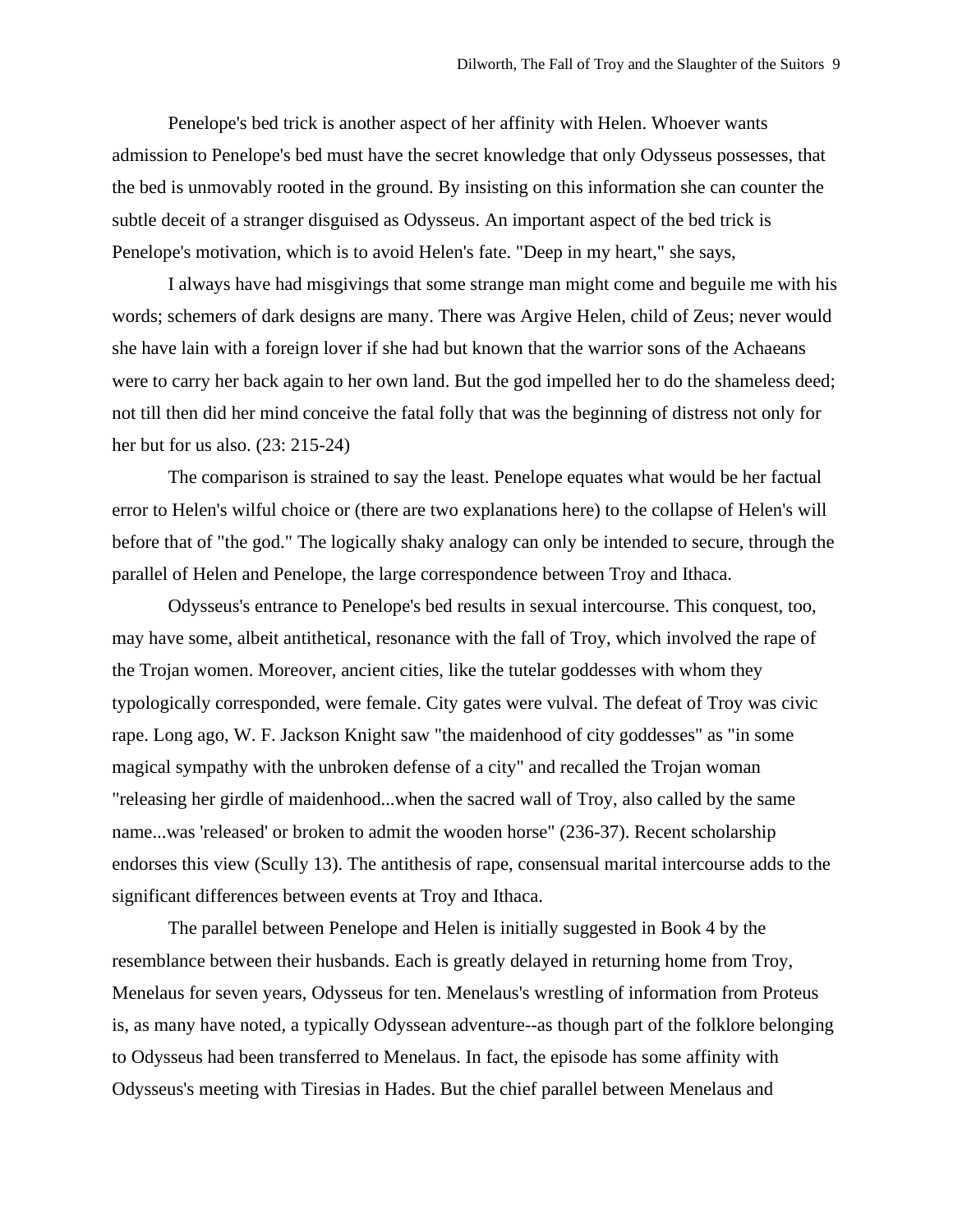Odysseus emphasizes the correspondence between Troy and Ithaca. Menelaus reclaimed his wife in Troy; Odysseus reclaims his wife in Ithaca.

The significance of the correspondence between the fall of Troy and the slaughter of the suitors seems to involve a value-charged contrast between aggression and defense. Without such a value-contrast, the correspondence would be no more than a means of aligning the narrative of the *Odysssey* to the larger story from which the Iliad had emerged. The pointlessness of such an alignment would be good reason for not recognizing the correspondence. There must be some meaning to a relationship so momentous; if there seems to be no meaning, perhaps there is no relationship. Certainly, if the correspondence is recognized, some significance must be sought.

An extremely important passage in the *Odysssey* suggests that there is a contrast in values which does give considerable meaning to the correspondence. The passage is a simile that describes Odysseus's reaction to hearing the Phaeacian bard sing about the fall of Troy:

Odysseus meanwhile was greatly moved, and down from his eyes the tears came coursing over his cheeks. It was as when a woman weeps with her arms around her darling husband, one who has been defending his country and countrymen, striving to keep the day of mercilessness far from his city and his children, but now has fallen and is dying and gasping out his life. She gazes at him, she clings to him and she shrieks aloud, but the victors behind her, with their spears, beat her on back and shoulders and lead her away into captivity to suffer lamentable oppression; her cheeks are wasted with piteous sorrow. So from Odysseus' eyes the tears fell piteously. (8: 521-35)

The content of an epic simile is usually of special importance. Relaxing quick-paced narrative, a simile invites meditation. Commentators have not, however, known what to make of this simile. Gregory Nagy sees the significance of Odysseus feeling "the grief of his own victims in war" as a means of universalizing feeling in the epic (101), but there is nothing universal about it. Odysseus feels, and what he feels is the suffering of his victims. Authors of a recent commentary remark that "it is not easy for the modern reader to separate the anonymous woman from the Trojan captives." (Do they mean to imply that it might have been easier for an ancient Greek?) But, they continue, "there would be bitter irony" in such an equation between victim and victor. These commentators tell us that in the simile "we should expect the poet to mark a connection which he wished to be significant" but, they admit, they do not know what that significance might be (Heubeck, West & Hainsworth 381).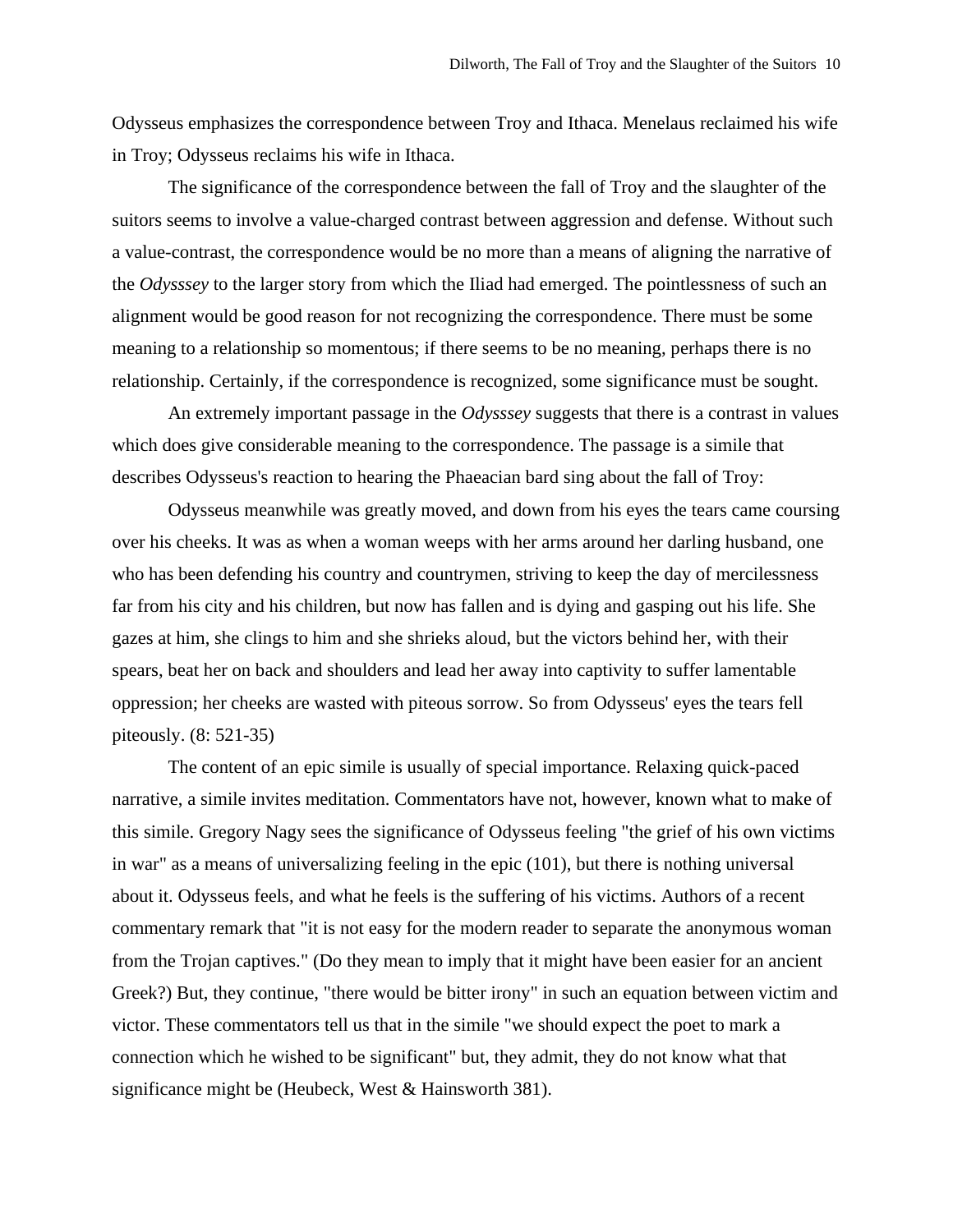The weeping of Odysseus closely resembles the fate that Hector foresees for his wife on the day of the fall of Troy (Iliad 6: 477-65). Thalmann recognizes this, and thinks that "the simile expresses the *Odysssey*'s revaluation of the Trojan War" and shows "that the grief of both victors and vanquished is finally the same" because of "the 'baneful' returns" from Troy which the conquerors have had to endure as the price of victory (165). The simile certainly expresses revaluation of the war, and the victors have suffered, but Thalmann's thoughts can be further developed and in a more fruitful direction. The implication that Odysseus and those he has vanquished have suffered equally might account for his now being free to go home, having paid in kind for what he caused. This would achieve, or approach, the sort of balance that was important to the Greeks and which I will consider later. Victors and vanquished have not suffered equally, however. Nestor, Menelaus, and finally Odysseus are reunited with their families; no Trojan family is whole or can be made whole.

The suffering in the simile is, of course, precisely what Odysseus and the other Achaeans had inflicted on Troy. The simile is consequently a significant turning of tables, a remarkably daring symbolic interchange or assimilation of an opposite role. It would be hard to find a greater example of authorial audacity than this defining of Odysseus according to the typology of his victims. By feeling--as he certainly seems to--the grief of a Trojan, Odysseus becomes, for the moment, Trojan.

What renders his weeping and its simile significant rather than absurdly gratuitous is its context, not in space--he weeps in Phaeacia--but in time. As he weeps over Troy, Achaeans are, we know, laying siege to his wife and consuming his wealth. They correspond to the Achaeans who besieged and sacked Troy--but now Odysseus is not one of them. He has changed sides.

The correspondence between the fall of Troy and the slaughter of the suitors and of the contributory parallels that sustain it seem to imply, in their social-cultural matrix, a generally felt disquiet over the destruction of Troy. Felt by those who composed the epic and those for whom it was composed and performed, this disquiet can only have been aggravated by identification with ancestors who contributed to the allied force that destroyed Troy.

Sympathy for the Trojans is suggested by the extent to which the author of the Iliad sees and feels events from the Trojan point of view. As Andre Michalopoulos writes, Homer, who "might justifiably have been biased in favour of the Achaeans...seems to view the tragic fate of the Trojans with greater sympathy than he extends to their foes" (98). Troy was a peaceful city,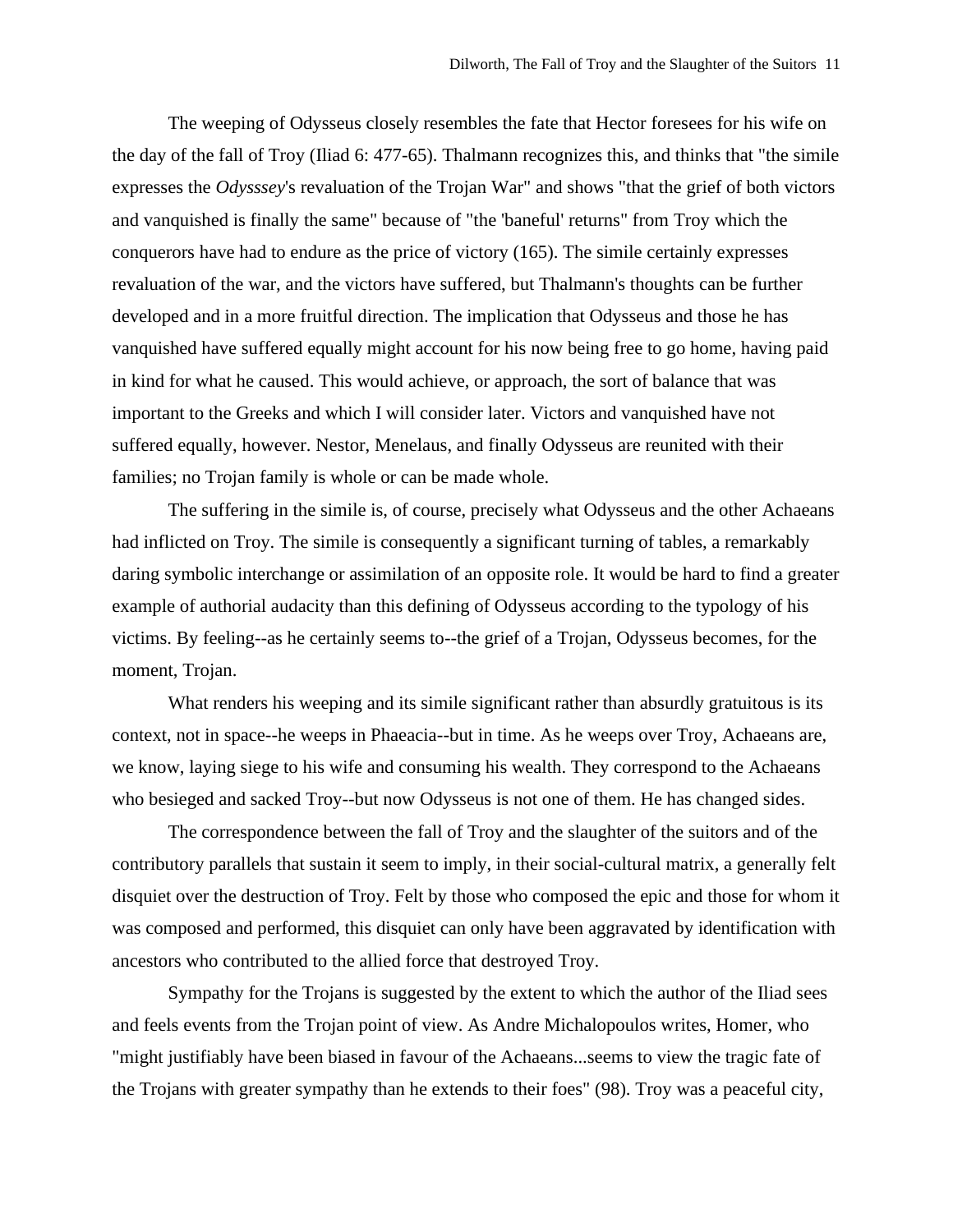its royal family amiable, its ruler wise and humane. The destruction of the family of Hector and Andromache is the subject of two of the most poignant passages in the epic. As Simone Weil puts it, "This calamity could not tear more at the heart had the poet been born in Troy" (31). Since ancient epics speak for, as well as to, their audiences, furthermore, sympathy for the Trojans can hardly have been felt by Homer alone.

An important indication in the Iliad of this sympathy, and one with possible moral implications, is that more gods align themselves with Troy than with the Achaeans. Siding with the Achaeans are Athena, Hera, and sometimes Poseidon. Allied with Troy are Apollo, Aphrodite, Ares, sometimes Poseidon (a founder of the city), and, in Books 14 and 15, Zeus- though the high god otherwise remains neutral. What determines Troy's fall is not divine judgment, of course, but fate, which is ethically meaningless. The attitudes of the gods seem morally insignificant for the author of the Iliad but may well matter for the author and audiences of the *Odysssey*, assuming that he and they were aware of the earlier epic. One of the chief reasons for attributing the *Odysssey* to a later time or different author is that Zeus is, in the *Odysssey*, the arbiter of justice and punisher of wrongs.

People whose ancestors sacked Troy might sympathize with the Trojans for several reasons. Lovers of their own home regions naturally sympathize with others motivated chiefly by love of their native city. Defeat lends poignancy to the sympathy. Unless the defeated can be seen as evil, they always win in imagination, whether they be Trojans, Arthurian Celts, or American Indians. Greek sympathy for the Trojans may have been intensified by the defeat of their own city-states by Dorian invaders eighty years after the fall of Troy. Weil suggests that the Achaeans, "having lost their cities like the Trojans...saw their own image...in the conquered, whose misery was like their own." Some of those who shaped and passed on the tradition knew first-hand that "the greatest calamity the human race can experience" is "the destruction of a city" (32, 31).

Whatever the reasons for it, the sympathy of Homer and his audience for the suffering of the Trojans is psychologically suggestive. It implies regret. Regret and guilt are not, of course, synonymous; but regret over circumstances caused by you or by those with whom you identify generates guilt. Even when repressed or denied, such guilt is unconsciously felt. This would be true of any people regardless of cultural orientation. Homeric heroes do not, of course, feel moral guilt for their aggressive acts, and their attitude may be taken as roughly indicative of the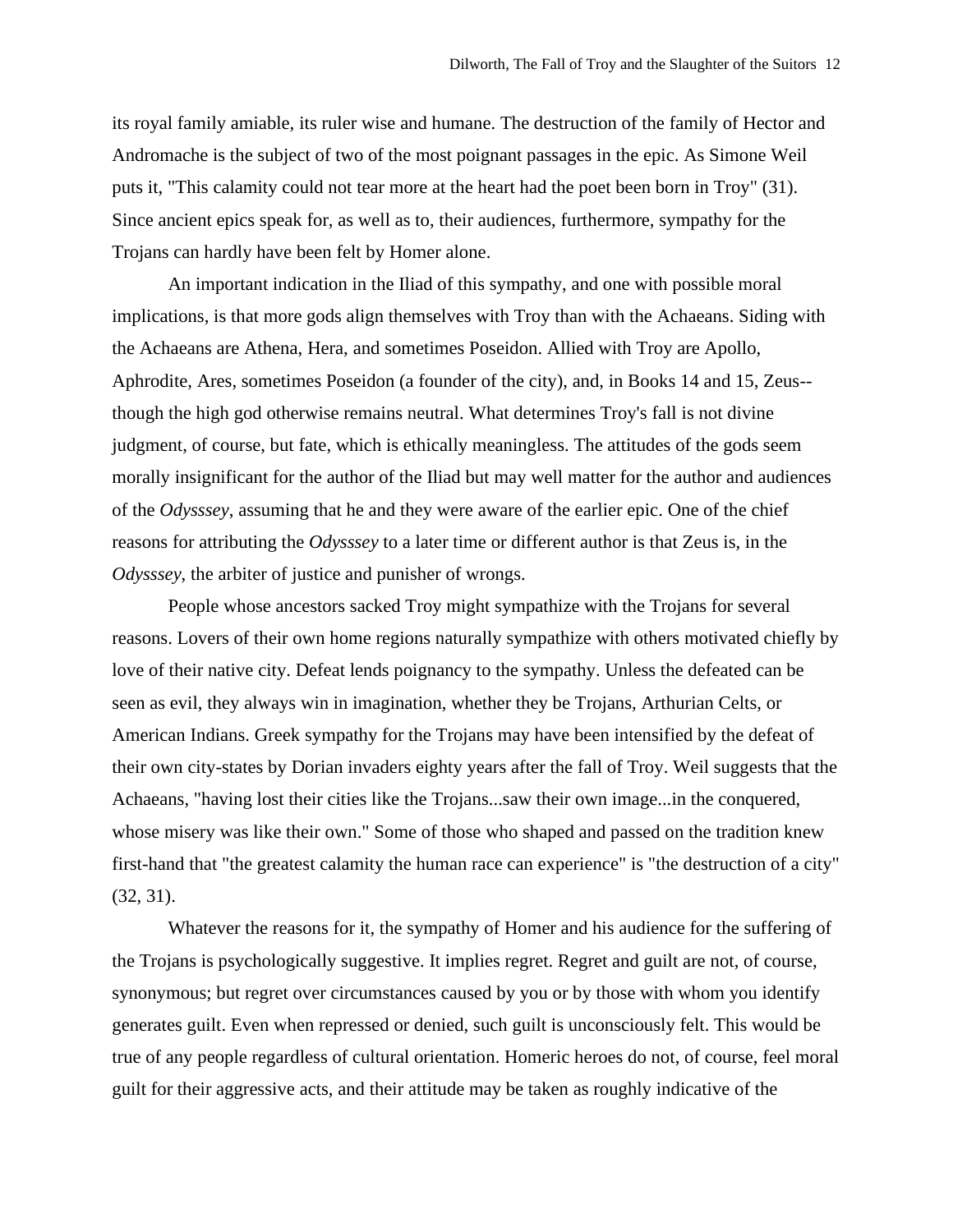consciously held values of Homer and his audience--though to assume complete ethical agreement here would be to confuse the attitudes of peoples separated by centuries. It would also be a mistake, however, to equate the simple fictional psyches of Homeric heroes with the full psychological spectrum of the Homeric audiences. Epic heroes are legendary and imagined beings without the unconscious dimension of mind possessed by living men and women. Whatever their consciously held values, Homer and his audiences may have felt guilt over the destruction of Troy. Today, most would agree, moreover, that the unconscious plays a large part in the composition (oral or written) of literature and in its reception by an audience. To be comfortable with the hypothesis of Homeric guilt over the sacking of Troy, however, we need corroboration for ancient regret or guilt over what the sacking of Troy comprised: killing, robbery and sacrilege.

Michael Nagler maintains that in ancient and modern criticism, moral considerations--of whether punishment is deserved--are anachronistic and irrelevant to archaic logic. He urges limiting discussion to mythic pre-guilt "ritual dynamics" of cause and effect (339). He is presupposing a distinction that E. R. Dodds has made between the "shame-based culture" of social conformity and the "guilt-based culture" of morally conscientious individuals. The culture of Homeric Greece is predominantly shame-based, says Dodds, while that of later, pre-classical and classical Greece is predominantly guilt-based. The difference is relative, however. Dodds admits that there is evidence in the *Odysssey* for guilt and therefore morality (36-37). Because morality, like shame, usually involves social consensus, the distinction between guilt and shame must be, to some degree, blurred. Certainly, moral guilt is suggested in the proem of the *Odysssey*, which announces that the crew of Odysseus perished "because of their own presumptuousness" (a word also translated as "wickedness," "recklessness," "criminal folly") in eating the oxen of the sun-god. Moral retribution is also suggested at the start of the epic proper in the speech of Zeus, who mentions men bringing disaster on themselves by "their own presumptuousness." What Nagler calls the ritual dynamics of cause and effect is usually, to some degree in the *Odysssey*, also a moral dynamics.

I want, however, to make a distinction between moral and psychological guilt that should reduce the force of any objections to my argument on the basis of distinctions between causality, shame and moral guilt. Psychological guilt is unconscious, its conscious manifestations being anxiety, fear, anger and depression. Psychological guilt may exist without reference to social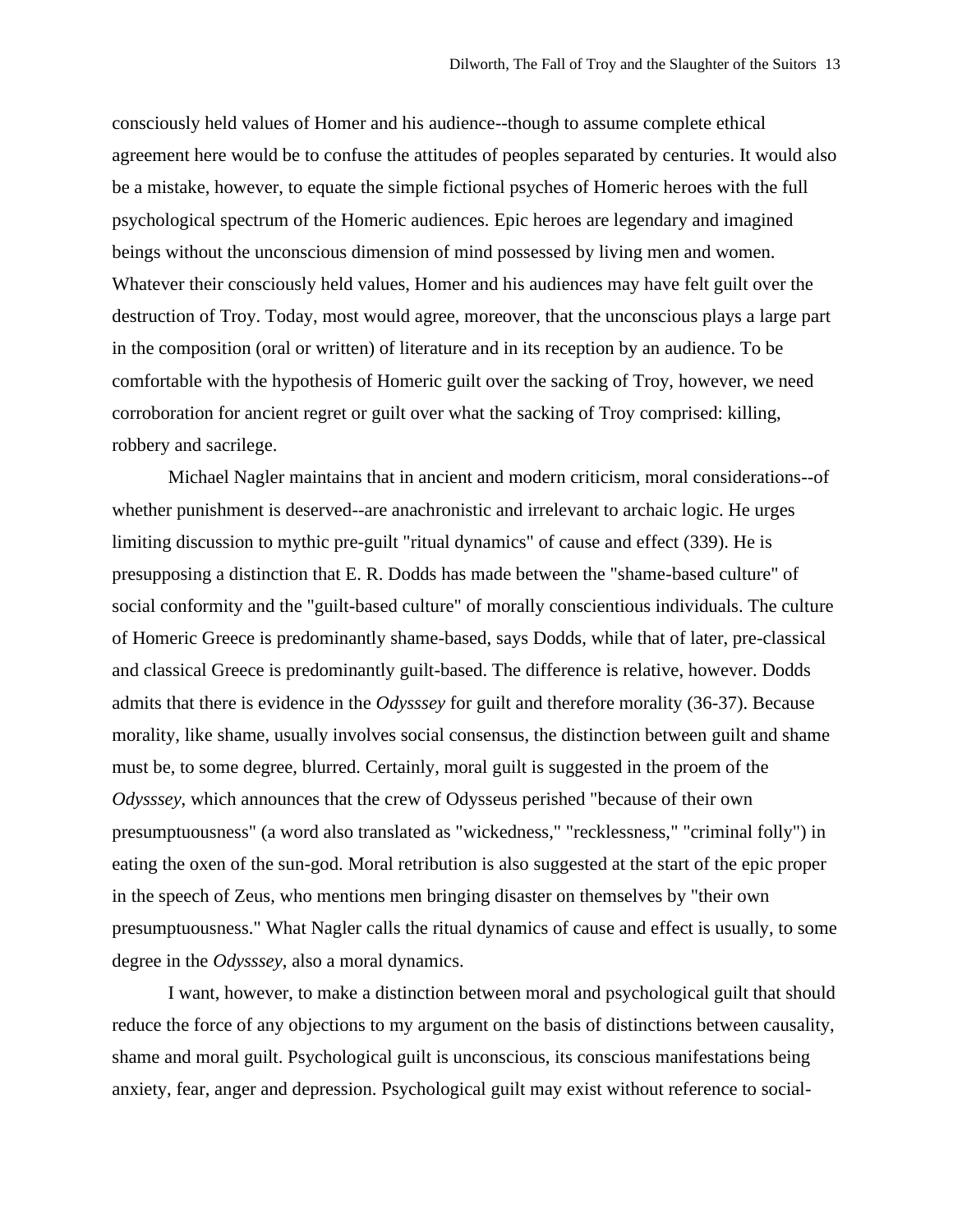ethical justification but it is usually related to morality, as when a person experiences guilt by analogy for an act considered wrong only in different circumstances. Killing in self-defense would be an example. Psychological guilt may also be a denied or repressed awareness of moral guilt but it "becomes" moral only if and when it becomes conscious and engages a code of behavior. Underlying both shame and fear of consequence, psychological guilt seems a likely response to events at Troy that were carried out by ancestors in the not-too-distant past.

Earlier I considered the simile in which Odysseus is depicted as weeping like a Trojan. It is what Nagler calls one of the "oddities in the text" that "draw oblique but unmistakable attention to ethical contradictions" (347). An event immediately following the destruction of Troy has a similar effect. Odysseus and his ships sailed, or were blown by the wind, from Troy to Ismarus, a city of the Cicones. He and his men "sacked the town and...killed the men," dividing between them the women and wealth (9: 40). Because Odysseus's men ignored his warning to flee at once, they were attacked the next morning by other Cicones and driven off with a loss of seventy-two Achaeans, six killed per ship. Listening to this, some Greeks may have murmured to themselves, "Good for the Cicones." Many may have felt the loss of the Achaean lives to be a consequence of activity that was, to say the least, morally suspect.

Although the Cicones may have been allies of the Trojans (Pocock 91), the Achaeans attacked without provocation in what was essentially an act of piracy. According to Odysseus, it is hunger that "makes us rig ships to cross the seas and bring destruction to our enemies" (17: 286-89), but hunger or a need for supplies can hardly have motivated a force fresh from sacking Troy. Instead, greed motivated the sacking of Ismarus--greed which, with envy, is the conventional target of blaming rhetoric in post-Homeric, pre-classical Greek writing (Nagy 228). Odysseus himself tells the beggar Irus, "you should not covet the property of others" (18: 18).

The chief impact of the briefly narrated destruction of the Cicones' city lies in its affinity with the larger, longer and more successful siege of Troy, with which it is juxtaposed. The unprovoked sacking of Ismarus undermines any mitigating reason for destroying Troy. Those who sacked Ismarus for greed needed no other reason to sack Troy. The suggestion seems to be that, for the Achaeans, Helen's presence in Troy was largely an emotional or propagandistic convenience. This is corroborated near the end of Book 7 of the Iliad when, after the first full day of combat narrated in that epic, the Achaeans, thinking they are about to win the war, decide to reject any negotiated peace involving the return of Helen and her wealth. "What they want,"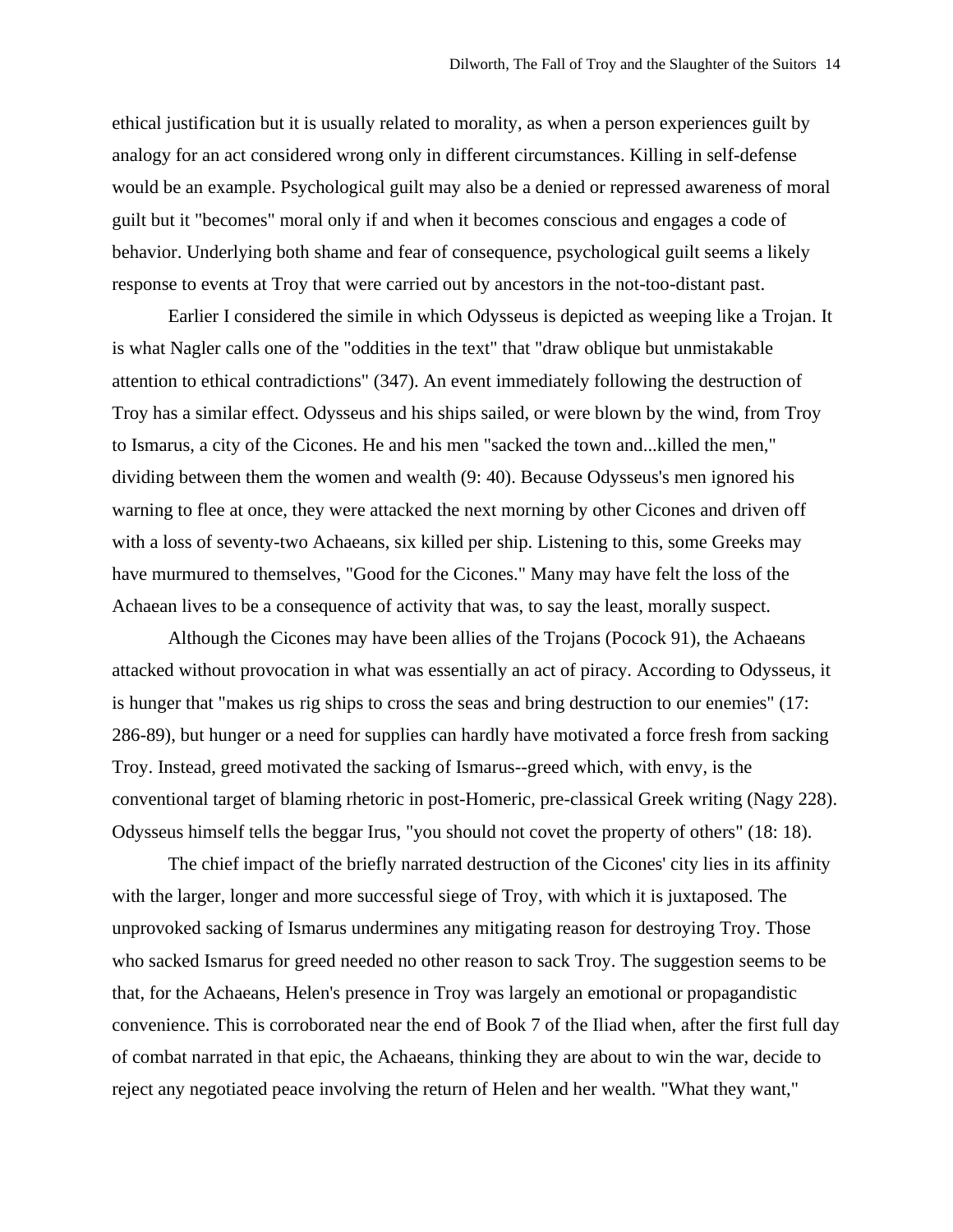writes Weil, "is, in fact, everything. For booty, all the riches of Troy; for their bonfires, all the palaces, temples, houses; for slaves, all the women and children; for corpses, all the men" (16).

Once greed is seen as a motive for city-sackers, it becomes another aspect of the correspondence between the situations in Troy and Ithaca. Clearly, greed characterizes the suitors who are consuming the wealth of Odysseus in Ithaca. Moreover, concupiscence in the form of disproportionate appetite for meat is mythologized in Prometheus's withholding meat from the gods, an act which is recalled, as we shall see, in the behavior of the suitors and which was, for Homer and his audience, the "fall" that defines the human condition (Hesiod, Theogony 534). Both the sacking of Troy and the behavior of the suitors are redolent of this "original sin."

The killing of all the adult male Trojans may have stirred psychological guilt. Although killing in war merited praise, not blame, Nagler contends that "all killing is sacrilegious in a way" and "tinged with anxiety" (341). Violence was a source of renown but also often linked with hubris (Nagy 319), a linkage made apropos of bronze-age warriors by Hesiod (Works and Days 146). Even with the approval of the gods, the killer was in danger, which was felt more intensely when he had killed members of his own social group (Nagler 345). In the post-Homeric, pre-classical age for which we have data, killing during peace-time resulted in pollution, the cause of which was not moral opprobrium but vengeance by the spirit of the dead (Parker 107-08). It is difficult to see how a state of war would safeguard a killer from such vengeance. Although, in classical times, Athenean soldiers did not undergo purification after battle, Plato does prescribe purification after killing in war (Laws 9: 865a-b).

The epics were composed centuries before Plato, and the attitudes informing them are not those of classical Greece, but arguing "back to the future" has some merit. Although Foucault claims that cultural phases are radically discontinuous, most historians agree that cultures evolve. The continuity essential to evolution justifies an assumption that, in the absence of evidence to the contrary, the attitudes of a later age are rooted in the preceding age.

Continuity of this sort has been discussed by Robert Parker concerning pollution brought on by killing and the removal of pollution by ritual purification. As a literary motif, pollution belongs to the classical period. There are no instances of it in Homer, not even for Orestes or Oedipus. However, Parker thinks that the later emergence of pollution and purification gives form to earlier beliefs (135-36, 143). Even in Homeric times, killing for material and sexual gain was thought to merit divine punishment (132). In assuming continuity between Homeric and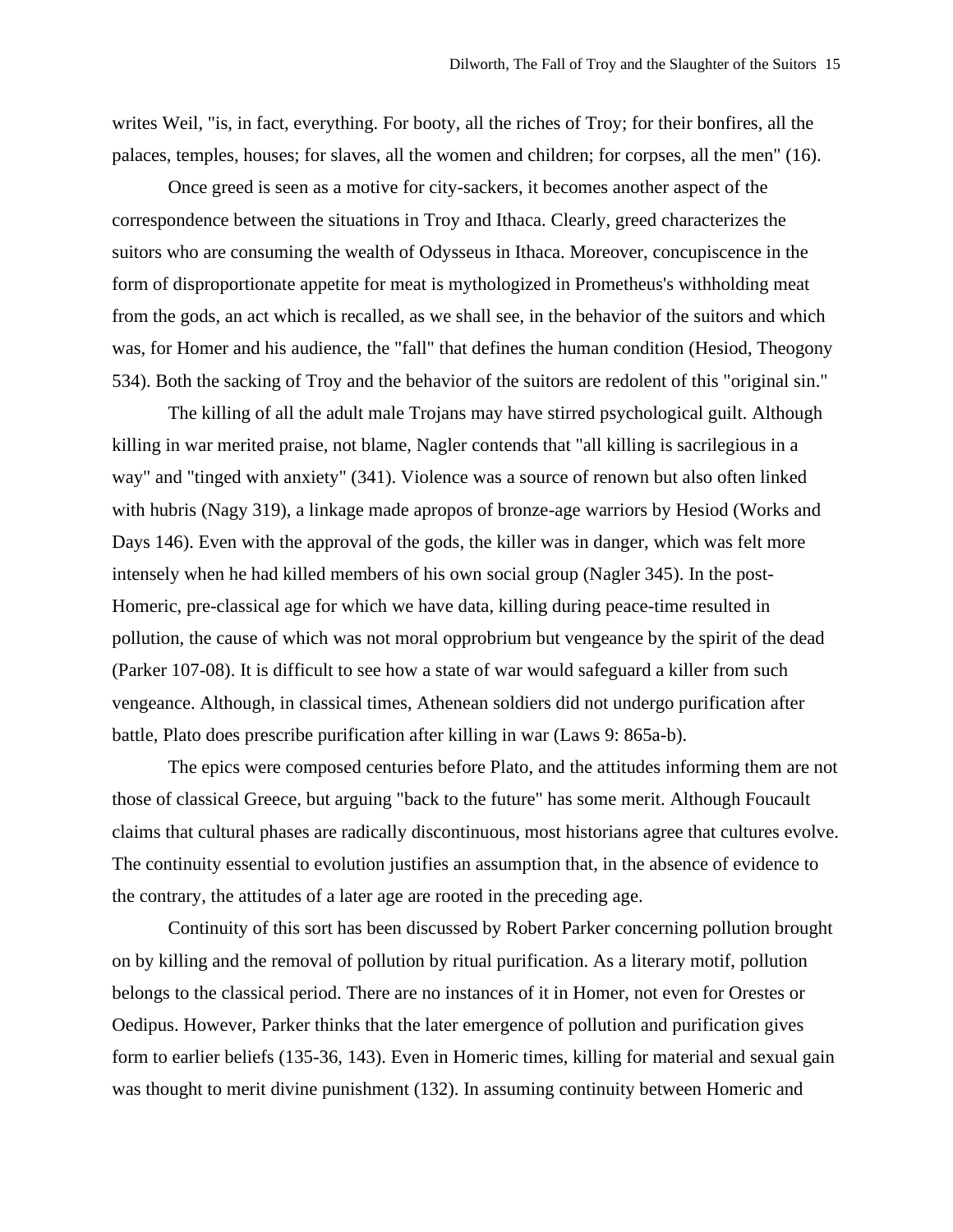later periods, Parker agrees with Dodds, who writes that "an idea is often obscurely at work in religious behaviour long before it reaches the point of explicit formulation" (37). If, then, the explicit indictment of and purification from moral guilt in classical times suggests moral guilt in Homeric times, it is even more strongly suggestive of psychological guilt in Homeric times.

The extent to which guilt may have been conscious and, therefore, moral may exceed what is suggested even in the *Odysssey*. Those who composed the epics may well have ignored or minimalized common beliefs and practices not approved of by aristocratic patrons. One such practice, writes Dodds, would be the purgative scapegoat-ritual which Homer and his audiences "must have seen" but which were excluded from the epics (43-44). "The notions of pollution, of purification, of divine phthonos" (jealousy), writes Dodds, seem to be "part of the original Indo-European inheritance" (44). What emerged explicitly in literature of the 7th and 6th centuries--in response to profound social upheavals and insecurities--is probably "the reappearance of old culture-patterns which the common folk had never wholly forgotten" (Dodds 45).

Because of the folk memory of Homer and his audience, the long absence from home of Odysseus and Menelaus may have had connotations of pollution. Odysseus was kept from home by the wrath of Poseidon, of course, but an ancient audience may have registered the affinity between his absence and exile owing to pollution.

A further cause for guilt over the sacking of Troy is that the city was "sacred" (1: 2). Its sacking and the despoiling of its temples must have been felt on some level to have been a multiple sacrilege. This feeling was mitigated in the composition of the Iliad by having gods who, having favored and defended the city, desert it and work toward its downfall. There is, however, an aspect of tradition that preserves the sense of sacrilege. Stephen Scully can write that "destruction of a sacred city does not, in and of itself, imply sacrilege" but that "Greek impiety in the taking of Troy...stemmed more from the wanton destruction of Athena's temple" (38).

We know that for post-Homeric Greeks sacrilege caused pollution. Parker writes that purification for sacrilege is rare in Greek literature "because such offenses are inexpiable [rather] than because no contagious danger attaches to them" (144). In post-Homeric Athens, templerobbery was one of the worst of crimes. Even during war, the moveable wealth of Panhellenic temple-treasuries was never included among permissible spoils. When Alexander the Great razed Thebes, he spared its temples. After the Phocians occupied Delphi in 356 BC and expropriated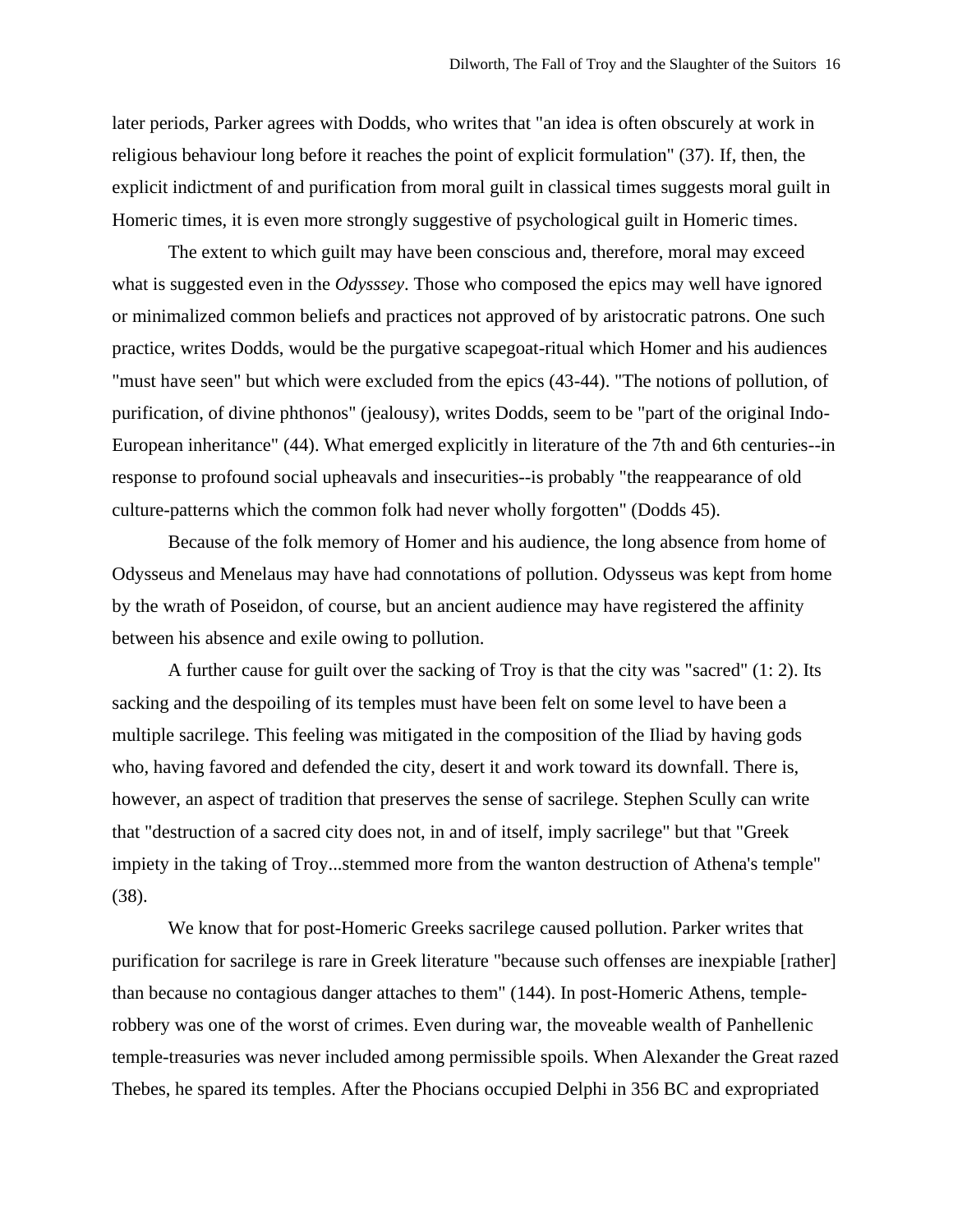its treasure, those involved in the "temple-sacking" were declared "accursed," and various catastrophes that subsequently befell them were attributed to divine rancor. Most Greeks of the later, pre-classical age, for which evidence survives, thought that the consequence of sacrilege was "bad hopes" for the future (Parker 171-73, 175).

It would be ludicrous to suppose on the basis of paucity of evidence from earlier times that dread of sacrilege is a late development. Even in Homeric literature there are instances of divine anger striking those who violate the sanctity of temples or sacred images (Parker 168). Fear of sacrilege is hinted at in the Iliad when Agamemnon's disrespect for a priest brings plague upon the Achaeans (1: 9) and in the *Odysssey* when the only male at Ismarus spared by Odysseus is a captured priest of Apollo (9: 197). Those who composed and listened to the *Odysssey* may well have had profound religious reservations about what happened at Troy. The absence in the epics of overt expression of anxiety on this score may be the sort of silence especially interesting to psychologists as indicative of repression of knowledge of guilt.

Scully writes that to the ancient Greeks "impiety in the taking of Troy" was "evident from the many disasters that occurred during the army's return or once home" (38). Perhaps the largest of these disasters is a direct consequence of sacrilege--the slaughter of the oxen of the sun-god. Evidence of a link between this act of sacrilege and the destruction of Troy and its temples may be glimpsed in the fact that Apollo, to whom the oxen were sacred, was one of the gods allied with Troy. By opposing the slaughter of the oxen and refusing to take part in it, Odysseus may be symbolically or psychologically exonerating himself for his part in sacrilege at Troy. He may further exonerate himself when he ends the irreverence involved in the suitors' continual feasting.

At meals the suitors neither sacrifice nor pray. We saw that withholding sacrifice symbolizes "original" greed. In Book 14, Eumaus sacrifices before eating. In Book 18, Odysseus pours libation before drinking. In the first meal Telemachus experiences after leaving home, thousands of people feast at Pylos but only after ritual sacrifice has been performed. There Nestor advises his visitors to pray before they eat. Happy "to find him so right in thought and deed," Athena, disguised as Mentor, prays aloud and elaborately. Before this--in the first meal described in the epic, which Athena describes as "grossness"--the suitors feast without sacrificing or praying.

Success generates psychological guilt. If this is true today--for lottery winners, for example, who suffer terrible emotional distress--it was certainly true for ancient peoples, who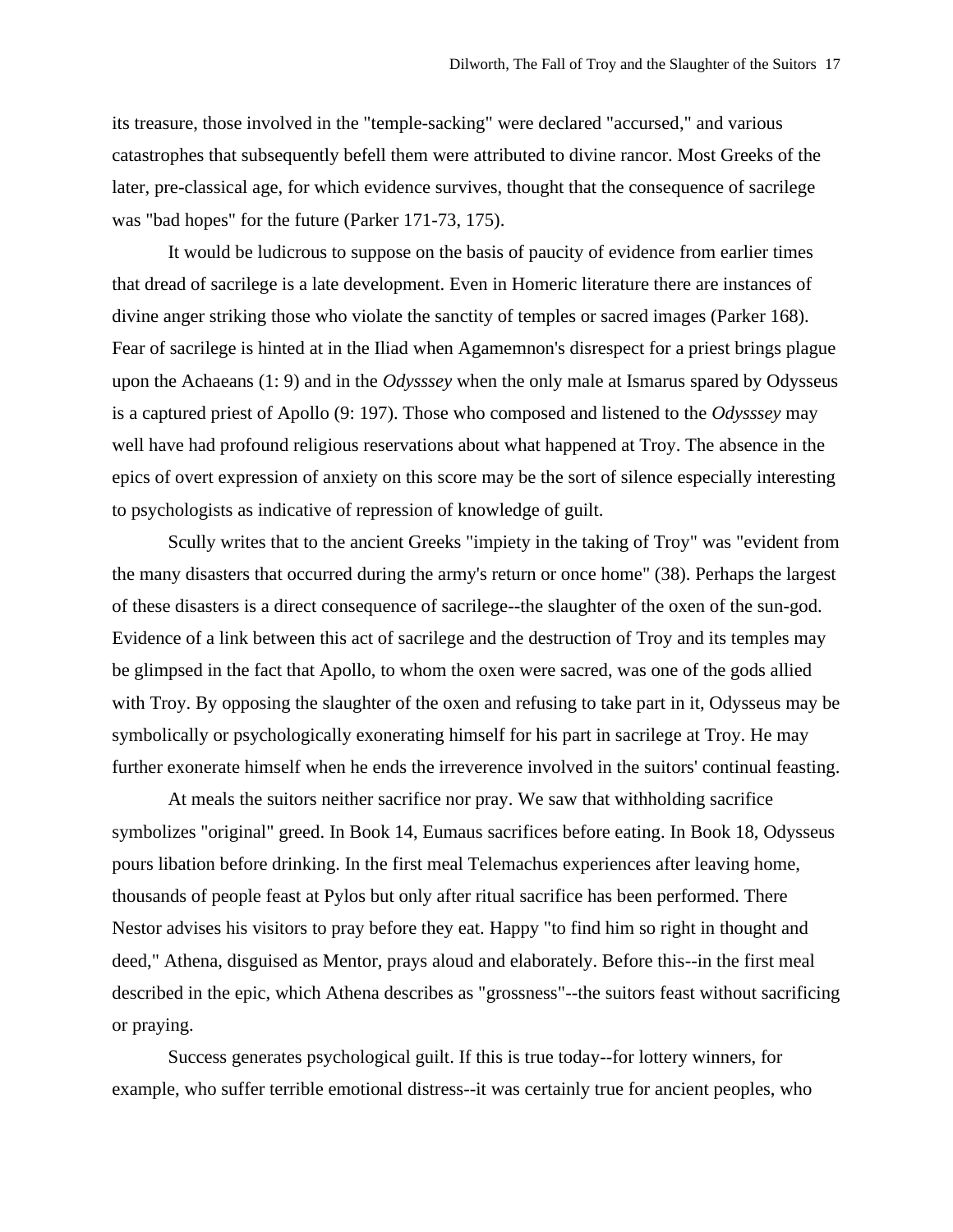could feel safe after a victory only by attributing it to the gods. In post-Homeric literature, Aeschylus and Herodotus express the notion that "too much success incurs a supernatural danger, especially if one brags about it" (Dodds 30). This danger was present for Odysseus when he cried out boastfully to the blind Polyphemus, "the one who blinded you was Odysseus the city-sacker" (9: 502). The danger is not only in identifying himself by name or in boasting but also and primarily in having been the chief agent of the greatest of successes. After slaying the suitors, Odysseus disclaims responsibility when he forbids Eurycleia her shout of victory: "these men have perished," he tells her, "because the gods willed it so and because their own deeds were evil...they brought on themselves this hideous end" (22, 413-16). In the proem of the *Odysssey*, Odysseus is "the man...who had sacked the sacred town of Troy" (1: 2). He takes care not to be, at the end of the epic, "the man who slew the suitors."

In Helen's decision to change husbands, the ancient Achaeans had cause to fight, but hardly a cause that justified the slaughter of the adult male population of Troy, the enslavement of its women and children, and the destruction of its shrines--to say nothing of the loss of Greek lives. Even before the ultimate catastrophe, a sense of disproportion between cause and consequence is suggested in Book 2 of the Iliad when, given a choice between continuing the fight and going home, the Achaeans want to leave. Twice, in Books 9 and 14, Agamemnon himself wants to quit fighting and go home. In Book 3 the Achaeans want the matter settled and the bloodshed ended in a duel between Paris and Menelaus. While all this doubtless expresses impatience with nine years of unsuccessful war, it may also indicate a sense of disproportionate consequence.

For the Greeks of a later time, we know that cause alone did not justify consequence; cause and consequence had to be proportionate. Otherwise, the consequence was unjust; it was vengeance, which offended their moral sensibilities. Well writes that Homeric Greeks "were, first of all, geometricians in their apprenticeship to virtue" (15). Obsessed with balance, symmetry, proportion, they sought them everywhere, believing them characteristic of the universe. The Greek word cosmos means "order." Cedric Whitman has shown that symmetry and balance pervaded vase-design in the post-Mycenaean and pre-classical periods (255). We have seen that symmetry typifies the esthetics of Homeric epic. It is also evident in content. The excursion against Troy was initially launched by a desire to reestablish balance. The death of Elpenor balances Odysseus's emerging from Hades. And, as we noted, the suffering of Odysseus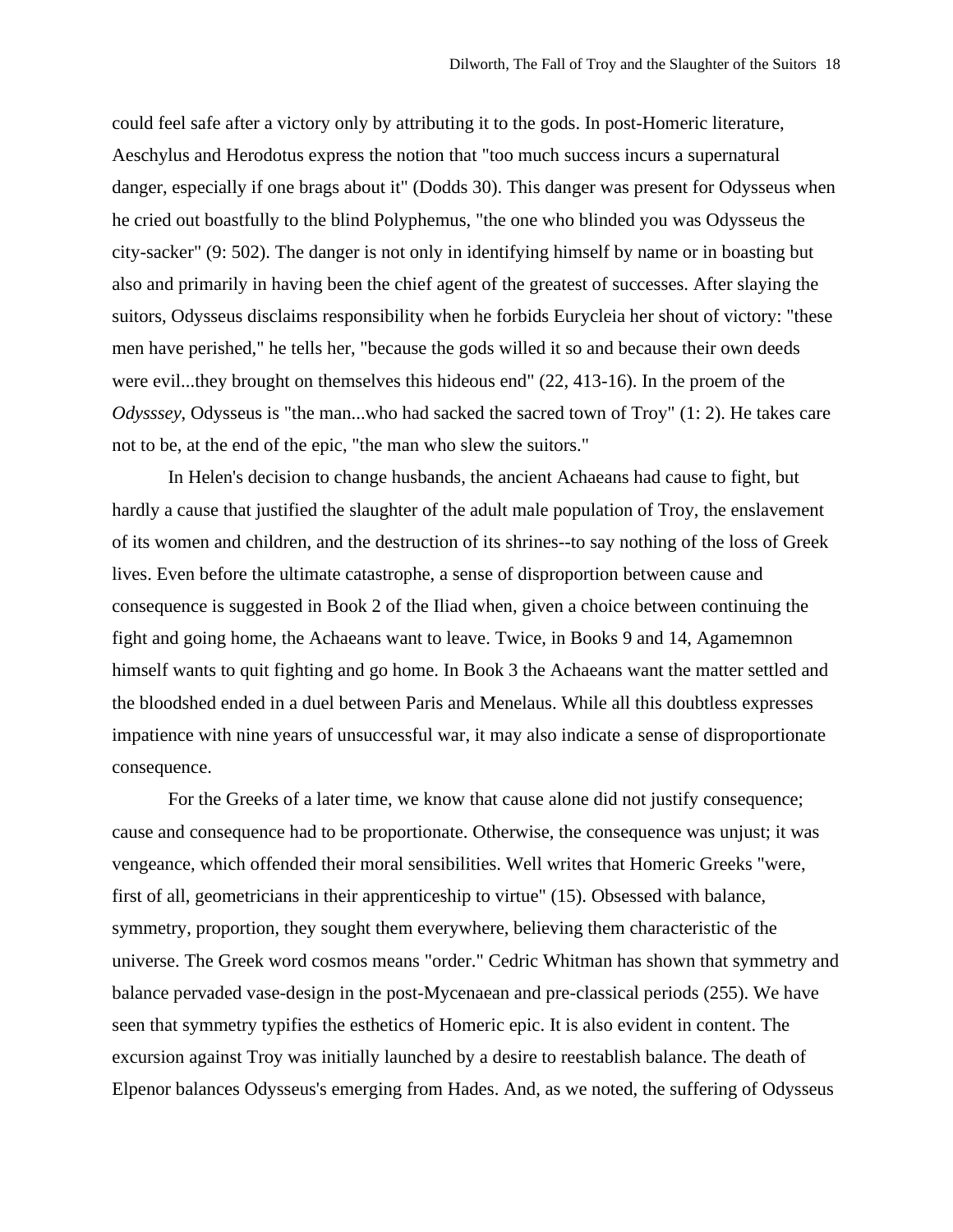may counterweigh to some degree the suffering of the Trojans. Disproportionate consequence is a theme in the tale of the Cyclops Polyphemus, who violates hospitality by eating six of his guests. His being blinded by Odysseus far from balances the giant's multiple homicide. The retribution by the giant's father, Poseidon, against Odysseus therefore further skews the balance. Poseidon's act is not justice but merely vengeance on behalf of kin. It is unjust because it is disproportionate, and because it is disproportionate, it is uncivilized.

The post-Homeric audiences of Aeschylus's Oresteia watched just cause tumble into vengeful disproportion, as the killing of a daughter is reciprocated by the killing of her father and his innocent concubine and the exile of his son. Unease at such excess compelled the cosmic readjustment at the conclusion of the trilogy when the Furies (avengers against violations of kinship) become the Eumenides (defenders of the city of Athens). It is a transformation anticipated in the *Odysssey* by the change from retaliative violence at Troy to defensive violence in Ithaca.

The triumph of Odysseus over the suitors symbolically reestablishes balance. It rights a wrong--consciously perhaps for us, perhaps unconsciously for the first Homeric audiences. The goodness that lost in the destruction of Troy wins in Ithaca. Odysseus who first entered Troy in disguise to visit Helen, now comes in disguise to Penelope in Ithaca. Now as then he appears as a beggar. His disguise also recalls the more elaborate concealment by which he gained his final entry to Troy. Then, ostensibly, he rescued Helen; now he rescues Penelope. Then he was implicated in what involved, at least, sacrilege; now he is an instrument of divine punishment of impiety. Then he was the aggressor; now he is, albeit aggressively, the defender.

As the defender, he takes Hector's place but the new Hector triumphs. While Andromache and her son were left desolate, Penelope and Telemachus are not. Troy fell; Ithaca does not. The Trojan men were slain; Odysseus and Telemachus are not. The Trojan women were taken into captivity; Ithaca's queen remains safe at home, united with her husband.

The slaughter of the suitors symbolically incorporates and reverses the sack of Troy, canceling psychological guilt that was stirred by greed, sacrilege and disproportionate revenge. While two wrongs do not make a right, a right can imaginatively balance or make up for a wrong. It does so here, largely because the present eclipses the past--as, in the past, a more recent event may take ontological precedence over a less recent event. A contemporary analogy is the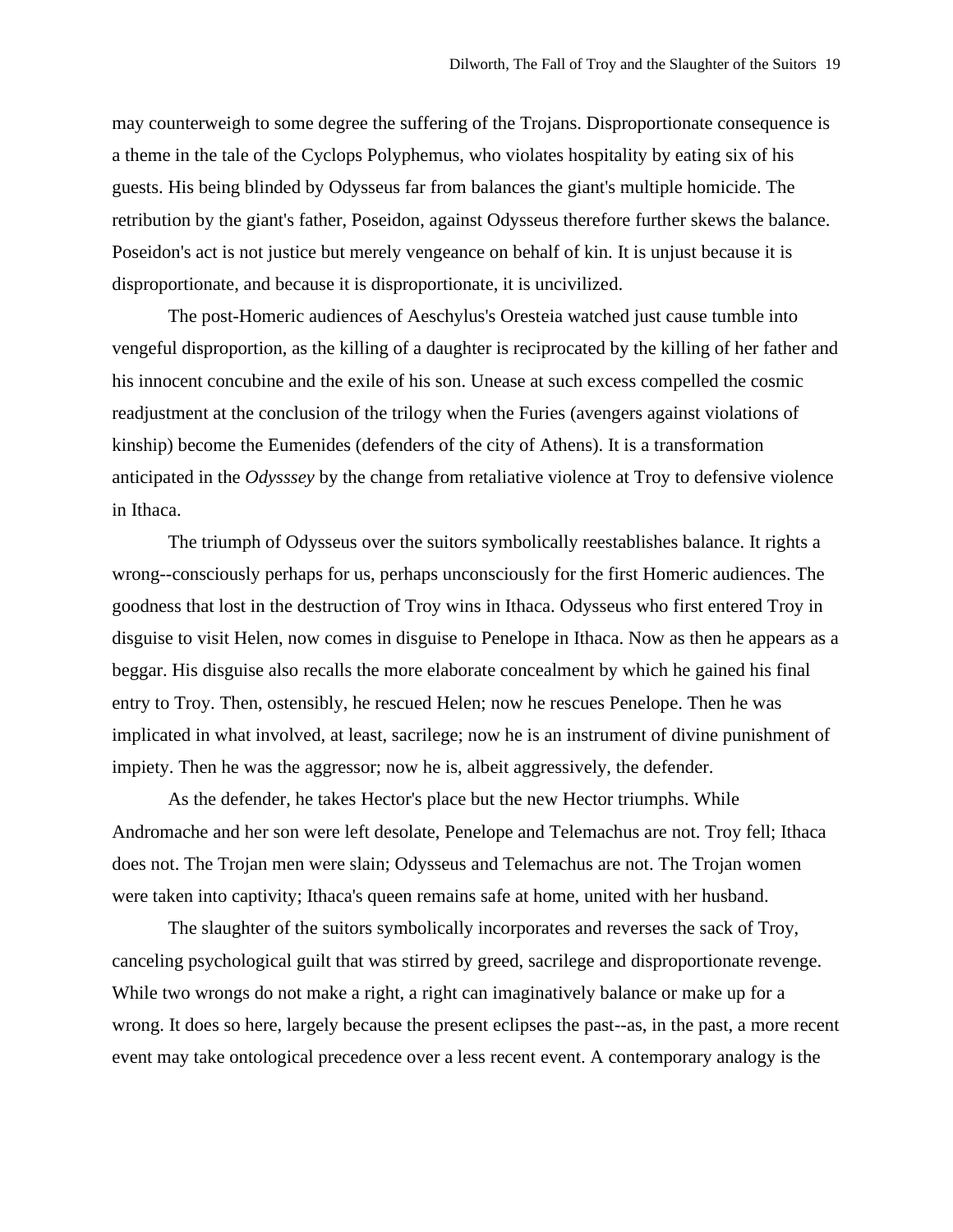victory over Iraq which was seen as healing the wound in U.S. national pride left by its defeat in Vietnam, even though these two military operations hardly parallel one another.

In a similar sense, the slaughter of the suitors reverses and sets right the murder of Agamemnon. As the story is recalled in the *Odysssey*, Aegisthus used twenty men to ambush and kill Agamemnon. From Ithaca the chief suitor, Antinous, sent twenty men to ambush and kill Telemachus. He would have suffered the fate of Agamemnon. So might Odysseus, for whom the story of Agamemnon is a warning. Instead the suitors die at a banquet, in corrective balance to the murder of Agamemnon at a banquet.

In the *Odysssey*, what for centuries had troubled the psyche, if not the conscience, of the Greeks is symbolically reversed. This reversal must have had a purgative effect on the audience. Recitation of the epics played a central role in Homeric society. Hearing them, a people entertained and instructed itself. In listening to the *Odysssey*, it also absolved itself. By symbolically restoring Troy in a successfully defended Ithaca, the conclusion of the epic alleviated psychological guilt felt by those who identified with Odysseus. The Achaean suitors die as substitutes for the Achaeans who sacked Troy. They are, for Odysseus and the audience, something like scapegoats. By an imaginative equivalent to substitutive sacrifice, the epic restored peace to a troubled people. This must have been a large part of its subconscious appeal. The concluding violence therefore resembled, in its relationship to the sack of Troy, the fire and sulphur by which Odysseus purifies his hall. By effecting imaginative purification, the *Odysssey* resembled the drug Helen puts into the wine in Book 4 that "banished remembrance of every trouble."(\*)

\* For criticizing this essay in draft form, I am indebted to the following: Maurice Balme; Stephen Bertman; William Blissett; Howard W. Clarke; Guy Davenport; Charles Fantazzi; Owen Lee, C.S.B.; and Emmet Robbins. In some respects this essay represents a continuing argument with Balme, Bertman, Clarke and Robbins.

### WORKS CITED

Argyros, Alexander J. "Chaos versus Contingency Theory: Epistemological Issues in Orwell's 1984." Mosaic 26.1 (1993): 109-20.

Clarke, Howard W. The Art of the *Odysssey*. Englewood Cliffs: Prentice, 1967. Dodds, E. R. The Greeks and the Irrational. Berkeley: U of California P, 1951. Foucault, Michel. Power/Knowledge. New York: Random, 1972.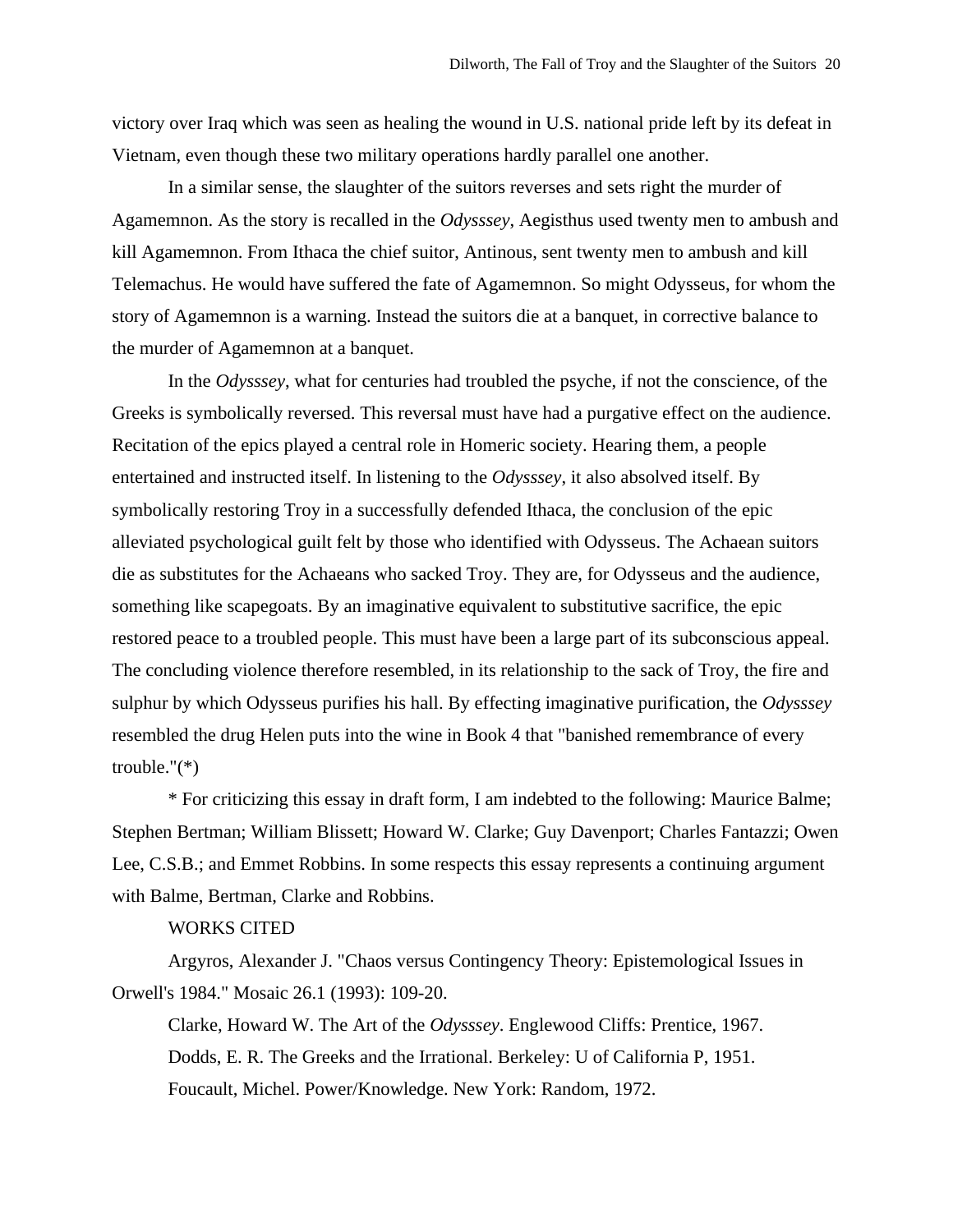Girard, Rene. Violence and the Sacred. Trans. Patrick Gregory. Baltimore: Johns Hopkins UP, 1977.

Heubeck, Alfred, Stephanie West, and J.B. Hainsworth. A Commentary on Homer's *Odysssey*. Vol. 1. Oxford: Clarendon, 1988.

Holscher, Uno. "Die Atridensege in der Odyssee." Festschrift fur Richard Alewyn. Ed. H. Singer and B. von Wiesse. Cologne: Bohlau, 1967. 1-16.

Homer. The *Odysssey*. Trans. Walter Shewring. Oxford: Oxford UP, 1980.

Jones, David. Dai Greatcoat. Ed. Rene Hague. London: Faber, 1980.

Katz, Marylin. Penelope's Renown. Princeton: Princeton UP, 1991.

Klinger, F. "Uber die vier ersten Bucher der Odysseu." Studien zur griechischen und

romischen Literatur. Ed K. Bartels. Zurich: Artemis, 1964. 37-79.

Knight, W. F. Jackson. Cumaean Gates. 1936. Rpt. in Vergil: Epic and Anthropology. London: Allen, 1967.

Kullmann, W. "Zur Methode der Neoanalysis in der Homerforschung." Wiener Studien n.s. 15 (1981): 5-42.

Lattimore, R. "Nausikaa's Suitors." Classical Studies Presented to Ben Edwin Perry.

Special issue of Illinois Studies in Language and Literature 58 (1969): 88-102.

Levy-Strauss, Claude. The Savage Mind. Chicago: U of Chicago P, 1967.

Luce, J. V. Homer and the Homeric Age. London: Thames, 1975.

Lord, Albert. The Singer of Tales. Cambridge: Harvard UP, 1960.

Michalopoulos, Andre. Homer. New York: Twayne, 1966.

Murdock, George Peter. "The Common Denominator of Cultures." Perspectives on

Human Evolution. Vol. 1. Ed. S. L. Washburn and Phyllis C. Jay. New York: Holt, 1968. 230- 45.

Murnaghan, Sheila. Disguise and Recognition in the *Odysssey*. Princeton: Princeton UP, 1987.

Nagler, Michael N. "Odysseus: the Proem and the Problem." Classical Antiquity 9 (1990): 335-56.

Nagy, Gregory. The Best of the Achaeans. Baltimore: Johns Hopkins UP, 1979.

Parker, Robert. Miasma: Pollution and Purification in Early Greek Religion. Oxford:

Clarendon, 1982.